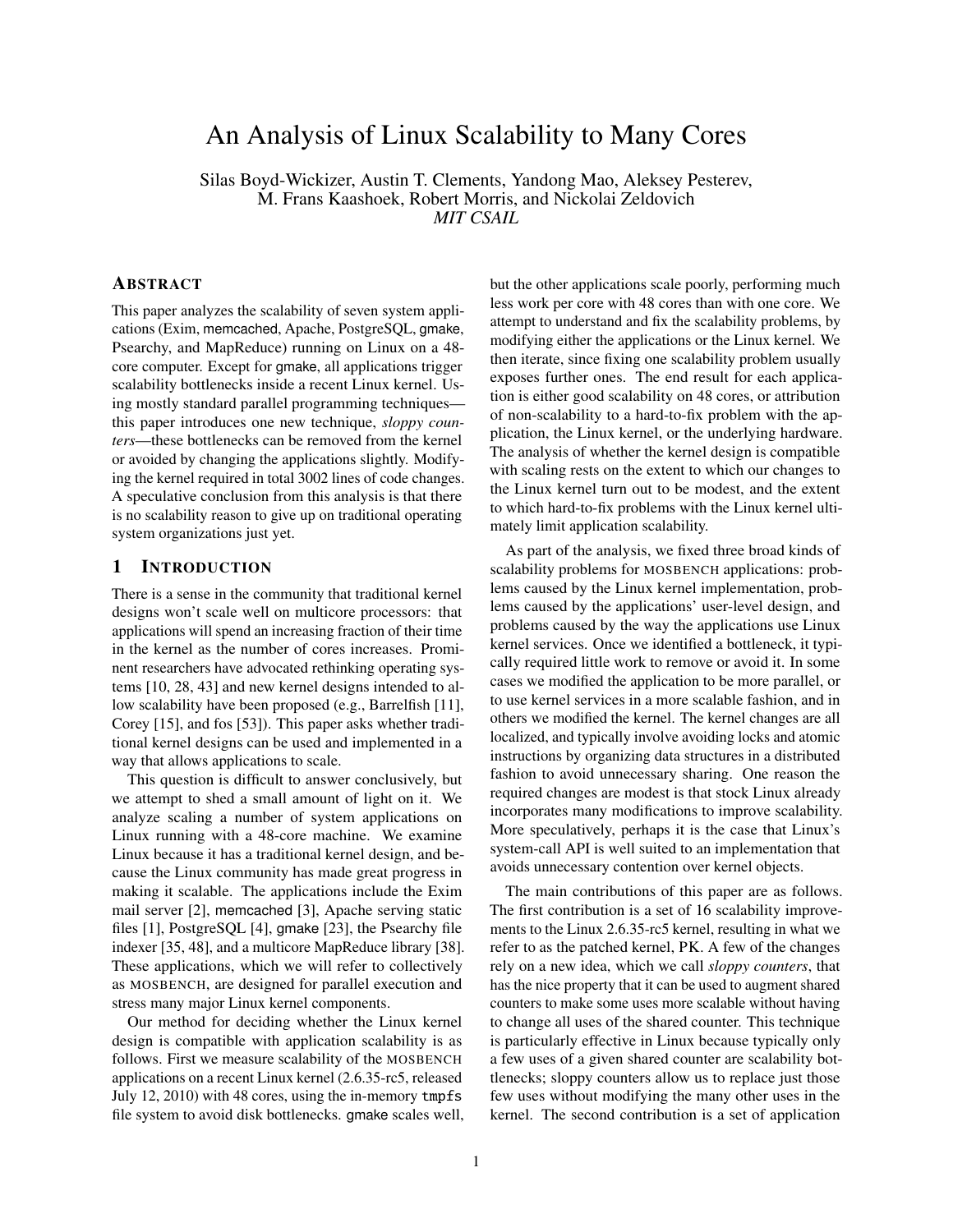benchmarks, MOSBENCH, to measure scalability of operating systems, which we make publicly available. The third is a description of the techniques required to improve the scalability of the MOSBENCH applications. Our final contribution is an analysis using MOSBENCH that suggests that there is no immediate scalability reason to give up on traditional kernel designs.

The rest of the paper is organized as follows. Section 2 relates this paper to previous work. Section 3 describes the applications in MOSBENCH and what operating system components they stress. Section 4 summarizes the differences between the stock and PK kernels. Section 5 reports on the scalability of MOSBENCH on the stock Linux 2.6.35-rc5 kernel and the PK kernel. Section 6 discusses the implications of the results. Section 7 summarizes this paper's conclusions.

# 2 RELATED WORK

There is a long history of work in academia and industry to scale Unix-like operating systems on shared-memory multiprocessors. Research projects such as the Stanford FLASH [33] as well as companies such as IBM, Sequent, SGI, and Sun have produced shared-memory machines with tens to hundreds processors running variants of Unix. Many techniques have been invented to scale software for these machines, including scalable locking (e.g., [41]), wait-free synchronization (e.g., [27]), multiprocessor schedulers (e.g., [8, 13, 30, 50]), memory management (e.g., [14, 19, 34, 52, 57]), and fast message passing using shared memory (e.g., [12, 47]). Textbooks have been written about adapting Unix for multiprocessors (e.g., [46]). These techniques have been incorporated in current operating systems such as Linux, Mac OS X, Solaris, and Windows. Cantrill and Bonwick summarize the historical context and real-world experience [17].

This paper extends previous scalability studies by examining a large set of systems applications, by using a 48-core PC platform, and by detailing a particular set of problems and solutions in the context of Linux. These solutions follow the standard parallel programming technique of factoring data structures so that each core can operate on separate data when sharing is not required, but such that cores can share data when necessary.

Linux scalability improvements. Early multiprocessor Linux kernels scaled poorly with kernel-intensive parallel workloads because the kernel used coarse-granularity locks for simplicity. Since then the Linux community has redesigned many kernel subsystems to improve scalability (e.g., Read-Copy-Update (RCU) [39], local run queues [6], libnuma [31], and improved load-balancing support [37]). The Linux symposium (www.linuxsymposium.org) features papers related to scalability almost every year. Some of the redesigns are based on the above-mentioned research, and some companies, such as IBM and SGI [16], have contributed code directly. Kleen provides a brief history of Linux kernel modifications for scaling and reports some areas of poor scalability in a recent Linux version (2.6.31) [32]. In this paper, we identify additional kernel scaling problems and describes how to address them.

Linux scalability studies. Gough *et al.* study the scalability of Oracle Database 10g running on Linux 2.6.18 on dual-core Intel Itanium processors [24]. The study finds problems with the Linux run queue, slab allocator, and I/O processing. Cui *et al.* uses the TPCC-UVa and Sysbench-OLTP benchmarks with PostgreSQL to study the scalability of Linux 2.6.25 on an Intel 8-core system [56], and finds application-internal bottlenecks as well as poor kernel scalability in System V IPC. We find that these problems have either been recently fixed by the Linux community or are a consequence of fixable problems in PostgreSQL.

Veal and Foong evaluate the scalability of Apache running on Linux 2.6.20.3 on an 8-core AMD Opteron computer using SPECweb2005 [51]. They identify Linux scaling problems in the kernel implementations of scheduling and directory lookup, respectively. On a 48-core computer, we also observe directory lookup as a scalability problem and PK applies a number of techniques to address this bottleneck. Pesterev *et al.* identify scalability problems in the Linux 2.6.30 network code using memcached and Apache [44]. The PK kernel addresses these problems by using a modern network card that supports a large number of virtual queues (similar to the approach taken by Route Bricks [21]).

Cui *et al.* describe microbenchmarks for measuring multicore scalability and report results from running them on Linux on a 32-core machine [55]. They find a number of scalability problems in Linux (e.g., memory-mapped file creation and deletion). Memory-mapped files show up as a scalability problem in one MOSBENCH application when multiple threads run in the same address space with memory-mapped files.

A number of new research operating systems use scalability problems in Linux as motivation. The Corey paper [15] identified bottlenecks in the Linux file descriptor and virtual memory management code caused by unnecessary sharing. Both of these bottlenecks are also triggered by MOSBENCH applications. The Barrelfish paper [11] observed that Linux TLB shootdown scales poorly. This problem is not observed in the MOSBENCH applications. Using microbenchmarks, the fos paper [53] finds that the physical page allocator in Linux 2.6.24.7 does not scale beyond 8 cores and that executing the kernel and applications on the same core results in cache interference and high miss rates. We find that the page allocator isn't a bottleneck for MOSBENCH applications on 48 cores (even though they stress memory allocation), though we have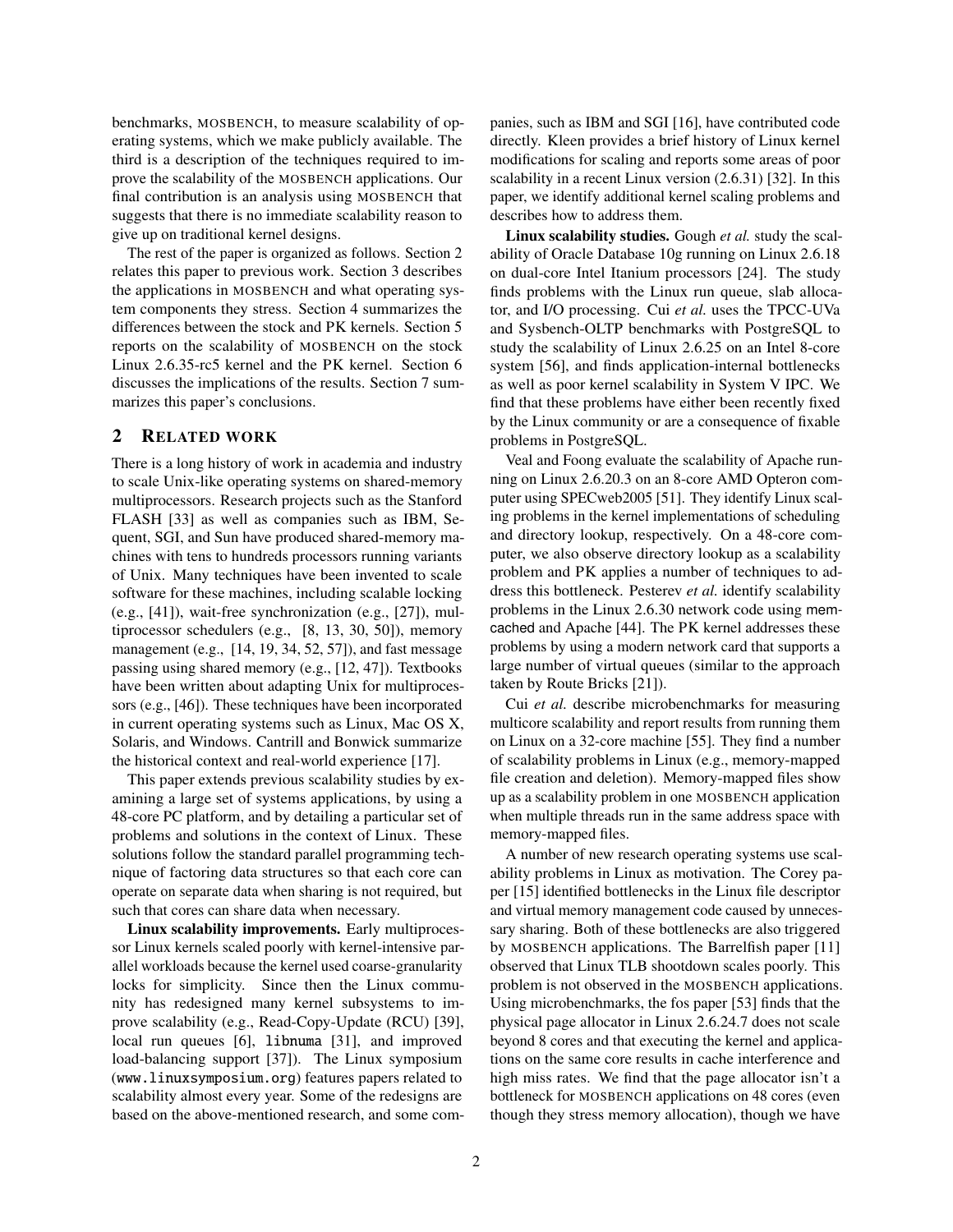reason to believe it would be a problem with more cores. However, the problem appears to be avoidable by, for example, using super-pages or modifying the kernel to batch page allocation.

Solaris scalability studies. Solaris provides a UNIX API and runs on SPARC-based and x86-based multicore processors. Solaris incorporates SNZIs [22], which are similar to sloppy counters (see section 4.3). Tseng *et al.* report that SAP-SD, IBM Trade and several synthetic benchmarks scale well on an 8-core SPARC system running Solaris 10 [49]. Zou *et al.* encountered coarse grained locks in the UDP networking stack of Solaris 10 that limited scalability of the OpenSER SIP proxy server on an 8-core SPARC system [29]. Using the microbenchmarks mentioned above [55], Cui *et al.* compare FreeBSD, Linux, and Solaris [54], and find that Linux scales better on some microbenchmarks and Solaris scales better on others. We ran some of the MOSBENCH applications on Solaris 10 on the 48-core machine used for this paper. While the Solaris license prohibits us from reporting quantitative results, we observed similar or worse scaling behavior compared to Linux; however, we don't know the causes or whether Solaris would perform better on SPARC hardware. We hope, however, that this paper helps others who might analyze Solaris.

## 3 THE MOSBENCH APPLICATIONS

To stress the kernel we chose two sets of applications: 1) applications that previous work has shown not to scale well on Linux (memcached; Apache; and Metis, a MapReduce library); and 2) applications that are designed for parallel execution and are kernel intensive (gmake, PostgreSQL, Exim, and Psearchy). Because many applications are bottlenecked by disk writes, we used an in-memory tmpfs file system to explore non-disk limitations. We drive some of the applications with synthetic user workloads designed to cause them to use the kernel intensively, with realism a secondary consideration. This collection of applications stresses important parts of many kernel components (e.g., the network stack, file name cache, page cache, memory manager, process manager, and scheduler). Most spend a significant fraction of their CPU time in the kernel when run on a single core. All but one encountered serious scaling problems at 48 cores caused by the stock Linux kernel. The rest of this section describes the selected applications, how they are parallelized, and what kernel services they stress.

#### 3.1 Mail server

Exim [2] is a mail server. We operate it in a mode where a single master process listens for incoming SMTP connections via TCP and forks a new process for each connection, which in turn accepts the incoming mail, queues it in a shared set of spool directories, appends it to the per-user mail file, deletes the spooled mail, and records the delivery in a shared log file. Each per-connection process also forks twice to deliver each message. With many concurrent client connections, Exim has a good deal of parallelism. It spends 69% of its time in the kernel on a single core, stressing process creation and small file creation and deletion.

#### 3.2 Object cache

memcached [3] is an in-memory key-value store often used to improve web application performance. A single memcached server running on multiple cores is bottlenecked by an internal lock that protects the key-value hash table. To avoid this problem, we run multiple memcached servers, each on its own port, and have clients deterministically distribute key lookups among the servers. This organization allows the servers to process requests in parallel. When request sizes are small, memcached mainly stresses the network stack, spending 80% of its time processing packets in the kernel at one core.

#### 3.3 Web server

Apache [1] is a popular Web server, which previous work (e.g., [51]) has used to study Linux scalability. We run a single instance of Apache listening on port 80. We configure this instance to run one process per core. Each process has a thread pool to service connections; one thread is dedicated to accepting incoming connections while the other threads process the connections. In addition to the network stack, this configuration stresses the file system (in particular directory name lookup) because it stats and opens a file on every request. Running on a single core, an Apache process spends 60% of its execution time in the kernel.

#### 3.4 Database

PostgreSQL [4] is a popular open source SQL database, which, unlike many of our other workloads, makes extensive internal use of shared data structures and synchronization. PostgreSQL also stresses many shared resources in the kernel: it stores database tables as regular files accessed concurrently by all PostgreSQL processes, it starts one process per connection, it makes use of kernel locking interfaces to synchronize and load balance these processes, and it communicates with clients over TCP sockets that share the network interface.

Ideally, PostgreSQL would scale well for read-mostly workloads, despite its inherent synchronization needs. PostgreSQL relies on snapshot isolation, a form of optimistic concurrency control that avoids most read locks. Furthermore, most write operations acquire only rowlevel locks exclusively and acquire all coarser-grained locks in shared modes. Thus, in principle, PostgreSQL should exhibit little contention for read-mostly workloads. In practice, PostgreSQL is limited by bottlenecks in both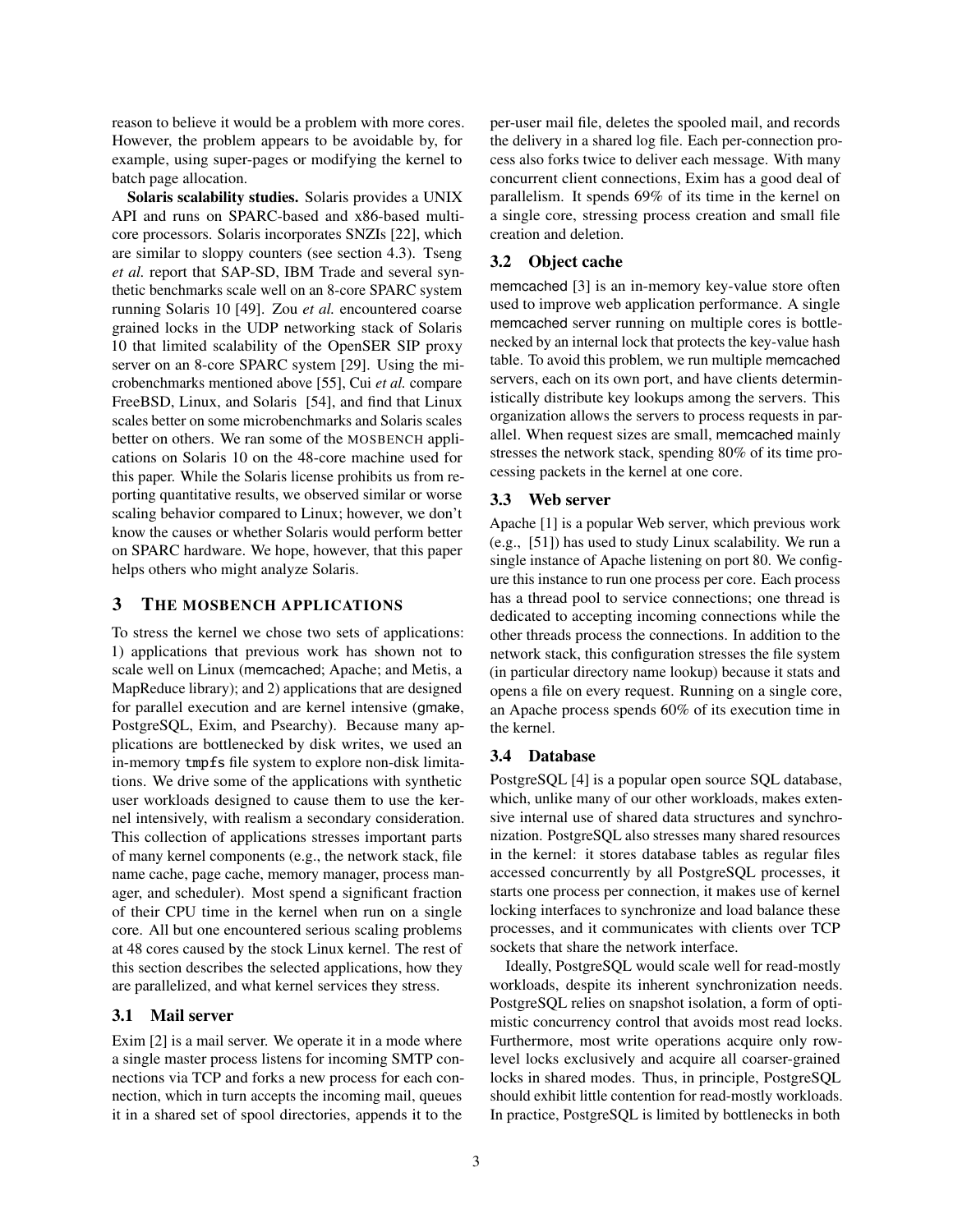its own code and in the kernel. For a read-only workload that avoids most application bottlenecks, PostgreSQL spends only 1.5% of its time in the kernel with one core, but this grows to 82% with 48 cores.

# 3.5 Parallel build

gmake [23] is an implementation of the standard make utility that supports executing independent build rules concurrently. gmake is the unofficial default benchmark in the Linux community since all developers use it to build the Linux kernel. Indeed, many Linux patches include comments like "This speeds up compiling the kernel." We benchmarked gmake by building the stock Linux 2.6.35-rc5 kernel with the default configuration for x86 64. gmake creates more processes than there are cores, and reads and writes many files. The execution time of gmake is dominated by the compiler it runs, but system time is not negligible: with one core, 7.6% of the execution time is system time.

## 3.6 File indexer

Psearchy is a parallel version of searchy [35, 48], a program to index and query Web pages. We focus on the indexing component of searchy because it is more system intensive. Our parallel version, pedsort, runs the searchy indexer on each core, sharing a work queue of input files. Each core operates in two phases. In phase 1, it pulls input files off the work queue, reading each file and recording the positions of each word in a per-core hash table. When the hash table reaches a fixed size limit, it sorts it alphabetically, flushes it to an intermediate index on disk, and continues processing input files. Phase 1 is both compute intensive (looking up words in the hash table and sorting it) and file-system intensive (reading input files and flushing the hash table). To avoid stragglers in phase 1, the initial work queue is sorted so large files are processed first. Once the work queue is empty, each core merges the intermediate index files it produced, concatenating the position lists of words that appear in multiple intermediate indexes, and generates a binary file that records the positions of each word and a sequence of Berkeley DB files that map each word to its byte offset in the binary file. To simplify the scalability analysis, each core starts a new Berkeley DB every 200,000 entries, eliminating a logarithmic factor and making the aggregate work performed by the indexer constant regardless of the number of cores. Unlike phase 1, phase 2 is mostly file-system intensive. While pedsort spends only 1.9% of its time in the kernel at one core, this grows to 23% at 48 cores, indicating scalability limitations.

## 3.7 MapReduce

Metis is a MapReduce [20] library for single multicore servers inspired by Phoenix [45]. We use Metis with an application that generates inverted indices. This workload allocates large amounts of memory to hold temporary tables, stressing the kernel memory allocator and soft page fault code. This workload spends 3% of its runtime in the kernel with one core, but this rises to 16% at 48 cores.

# 4 KERNEL OPTIMIZATIONS

The MOSBENCH applications trigger a few scalability bottlenecks in the kernel. We describe the bottlenecks and our solutions here, before presenting detailed perapplication scaling results in Section 5, because many of the bottlenecks are common to multiple applications. Figure 1 summarizes the bottlenecks. Some of these problems have been discussed on the Linux kernel mailing list and solutions proposed; perhaps the reason these solutions have not been implemented in the standard kernel is that the problems are not acute on small-scale SMPs or are masked by I/O delays in many applications. Figure 1 also summarizes our solution for each bottleneck.

### 4.1 Scalability tutorial

Why might one expect performance to scale well with the number of cores? If a workload consists of an unlimited supply of tasks that do not interact, then you'd expect to get linear increases in total throughput by adding cores and running tasks in parallel. In real life parallel tasks usually interact, and interaction usually forces serial execution. Amdahl's Law summarizes the result: however small the serial portion, it will eventually prevent added cores from increasing performance. For example, if 25% of a program is serial (perhaps inside some global locks), then any number of cores can provide no more than 4 times speedup.

Here are a few types of serializing interactions that the MOSBENCH applications encountered. These are all classic considerations in parallel programming, and are discussed in previous work such as [17].

- The tasks may lock a shared data structure, so that increasing the number of cores increases the lock wait time.
- The tasks may write a shared memory location, so that increasing the number of cores increases the time spent waiting for the cache coherence protocol to fetch the cache line in exclusive mode. This problem can occur even in lock-free shared data structures.
- The tasks may compete for space in a limited-size shared hardware cache, so that increasing the number of cores increases the cache miss rate. This problem can occur even if tasks never share memory.
- The tasks may compete for other shared hardware resources such as inter-core interconnect or DRAM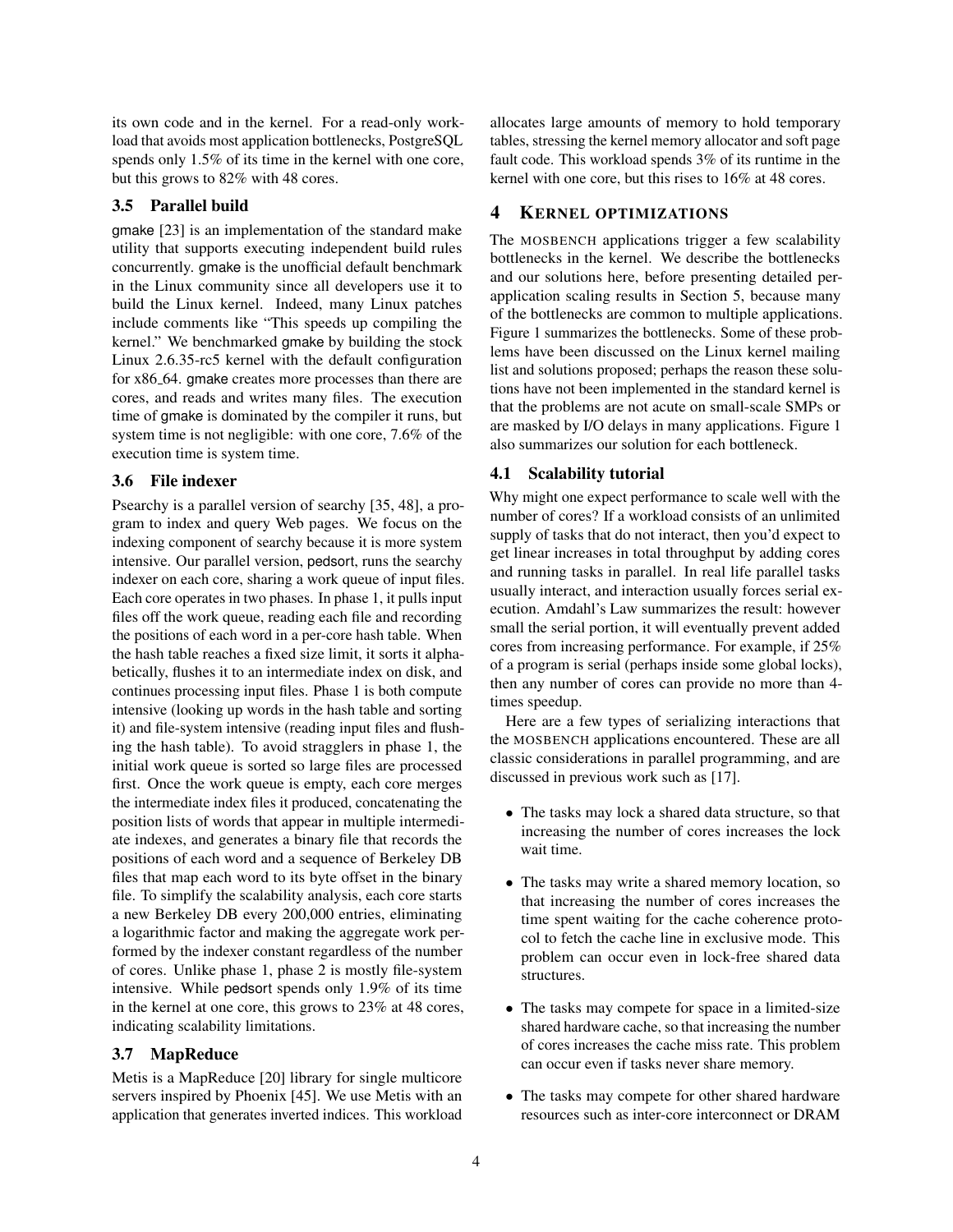| Parallel accept                                                                                                                    |               | Apache                                                                                                                                               |
|------------------------------------------------------------------------------------------------------------------------------------|---------------|------------------------------------------------------------------------------------------------------------------------------------------------------|
| Concurrent accept system calls contend on shared socket fields.                                                                    |               | $\Rightarrow$ User per-core backlog queues for listening sockets.                                                                                    |
| dentry reference counting                                                                                                          |               | Apache, Exim                                                                                                                                         |
| File name resolution contends on directory entry reference counts.                                                                 | $\Rightarrow$ | Use sloppy counters to reference count directory entry objects.                                                                                      |
| Mount point (vfsmount) reference counting                                                                                          |               | Apache, Exim                                                                                                                                         |
| Walking file name paths contends on mount point reference counts.                                                                  | $\Rightarrow$ | Use sloppy counters for mount point objects.                                                                                                         |
| IP packet destination (dst_entry) reference counting                                                                               |               | memcached, Apache                                                                                                                                    |
| IP packet transmission contends on routing table entries.                                                                          | $\Rightarrow$ | Use sloppy counters for IP routing table entries.                                                                                                    |
| Protocol memory usage tracking                                                                                                     |               | memcached, Apache                                                                                                                                    |
| Cores contend on counters for tracking protocol memory consumption. $\Rightarrow$ Use sloppy counters for protocol usage counting. |               |                                                                                                                                                      |
| Acquiring directory entry (dentry) spin locks                                                                                      |               | Apache, Exim                                                                                                                                         |
|                                                                                                                                    |               | Walking file name paths contends on per-directory entry spin locks. $\Rightarrow$ Use a lock-free protocol in dlookup for checking filename matches. |
| Mount point table spin lock                                                                                                        |               | Apache, Exim                                                                                                                                         |
| Resolving path names to mount points contends on a global spin lock. $\Rightarrow$ Use per-core mount table caches.                |               |                                                                                                                                                      |
| Adding files to the open list                                                                                                      |               | Apache, Exim                                                                                                                                         |
| Cores contend on a per-super block list that tracks open files.                                                                    | $\Rightarrow$ | Use per-core open file lists for each super block that has open files.                                                                               |
| Allocating DMA buffers                                                                                                             |               | memcached, Apache                                                                                                                                    |
|                                                                                                                                    |               | DMA memory allocations contend on the memory node 0 spin lock. $\Rightarrow$ Allocate Ethernet device DMA buffers from the local memory node.        |
| False sharing in net_device and device                                                                                             |               | memcached, Apache, PostgreSQL                                                                                                                        |
| False sharing causes contention for read-only structure fields.                                                                    | $\Rightarrow$ | Place read-only fields on their own cache lines.                                                                                                     |
| False sharing in page                                                                                                              |               | Exim                                                                                                                                                 |
| False sharing causes contention for read-mostly structure fields.                                                                  | $\Rightarrow$ | Place read-only fields on their own cache lines.                                                                                                     |
| inode lists                                                                                                                        |               | memcached, Apache                                                                                                                                    |
| Cores contend on global locks protecting lists used to track incodes. $\Rightarrow$ Avoid acquiring the locks when not necessary.  |               |                                                                                                                                                      |
| Dcache lists                                                                                                                       |               | memcached, Apache                                                                                                                                    |
| Cores contend on global locks protecting lists used to track dentrys. $\Rightarrow$ Avoid acquiring the locks when not necessary.  |               |                                                                                                                                                      |
| Per-inode mutex                                                                                                                    |               | PostgreSQL                                                                                                                                           |
| Cores contend on a per-inode mutex in 1seek.                                                                                       | $\Rightarrow$ | Use atomic reads to eliminate the need to acquire the mutex.                                                                                         |
| Super-page fine grained locking                                                                                                    |               | Metis                                                                                                                                                |
| Super-page soft page faults contend on a per-process mutex.                                                                        |               | $\Rightarrow$ Protect each super-page memory mapping with its own mutex.                                                                             |
| Zeroing super-pages                                                                                                                |               | Metis                                                                                                                                                |
| Zeroing super-pages flushes the contents of on-chip caches.                                                                        | $\Rightarrow$ | Use non-caching instructions to zero the contents of super-pages.                                                                                    |

Figure 1: A summary of Linux scalability problems encountered by MOSBENCH applications and their corresponding fixes. The fixes add 2617 lines of code to Linux and remove 385 lines of code from Linux.

interfaces, so that additional cores spend their time waiting for those resources rather than computing.

• There may be too few tasks to keep all cores busy, so that increasing the number of cores leads to more idle cores.

Many scaling problems manifest themselves as delays caused by cache misses when a core uses data that other cores have written. This is the usual symptom both for lock contention and for contention on lock-free mutable data. The details depend on the hardware cache coherence protocol, but the following is typical. Each core has a data cache for its own use. When a core writes data that other cores have cached, the cache coherence protocol forces the write to wait while the protocol finds the cached copies and invalidates them. When a core reads data that another core has just written, the cache coherence protocol doesn't return the data until it finds the cache that holds the modified data, annotates that cache to indicate there is a copy of the data, and fetches the data to the reading core. These operations take about the same time as loading data from off-chip RAM (hundreds of cycles), so sharing mutable data can have a disproportionate effect on performance.

Exercising the cache coherence machinery by modifying shared data can produce two kinds of scaling problems. First, the cache coherence protocol serializes modifications to the same cache line, which can prevent parallel speedup. Second, in extreme cases the protocol may saturate the inter-core interconnect, again preventing additional cores from providing additional performance. Thus good performance and scalability often demand that data be structured so that each item of mutable data is used by only one core.

In many cases scaling bottlenecks limit performance to some maximum, regardless of the number of cores. In other cases total throughput decreases as the number of cores grows, because each waiting core slows down the cores that are making progress. For example, non-scalable spin locks produce per-acquire interconnect traffic that is proportional to the number of waiting cores; this traffic may slow down the core that holds the lock by an amount proportional to the number of waiting cores [41]. Acquir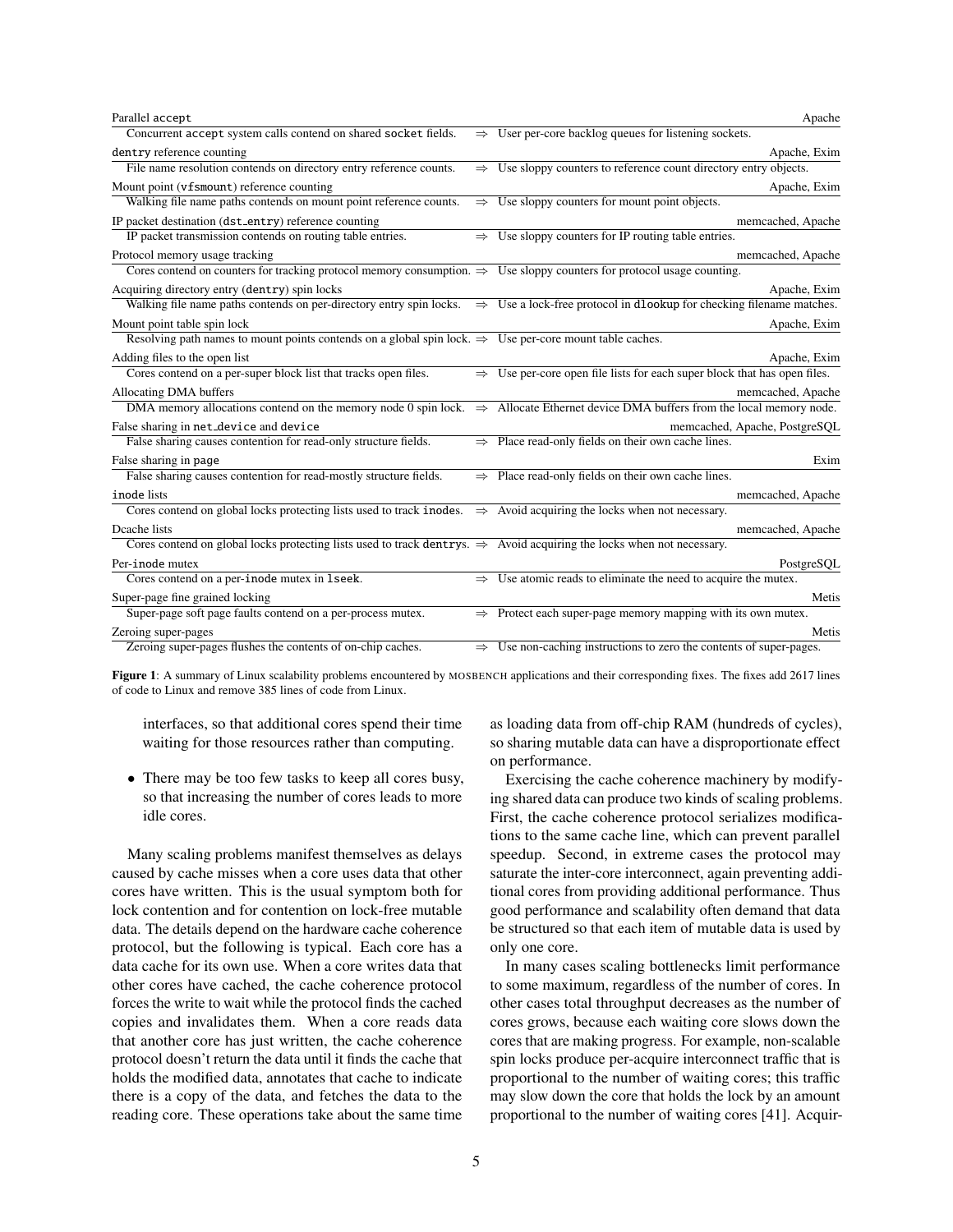ing a Linux spin lock takes a few cycles if the acquiring core was the previous lock holder, takes a few hundred cycles if another core last held the lock and there is no contention, and are not scalable under contention.

Performance is often the enemy of scaling. One way to achieve scalability is to use inefficient algorithms, so that each core busily computes and makes little use of shared resources such as locks. Conversely, increasing the efficiency of software often makes it less scalable, by increasing the fraction of time it uses shared resources. This effect occurred many times in our investigations of MOSBENCH application scalability.

Some scaling bottlenecks cannot easily be fixed, because the semantics of the shared resource require serial access. However, it is often the case that the implementation can be changed so that cores do not have to wait for each other. For example, in the stock Linux kernel the set of runnable threads is partitioned into mostly-private percore scheduling queues; in the common case, each core only reads, writes, and locks its own queue [36]. Many scaling modifications to Linux follow this general pattern.

Many of our scaling modifications follow this same pattern, avoiding both contention for locks and contention for the underlying data. We solved other problems using well-known techniques such as lock-free protocols or finegrained locking. In all cases we were able to eliminate scaling bottlenecks with only local changes to the kernel code. The following subsections explain our techniques.

#### 4.2 Multicore packet processing

The Linux network stack connects different stages of packet processing with queues. A received packet typically passes through multiple queues before finally arriving at a per-socket queue, from which the application reads it with a system call like read or accept. Good performance with many cores and many independent network connections demands that each packet, queue, and connection be handled by just one core [21, 42]. This avoids inter-core cache misses and queue locking costs.

Recent Linux kernels take advantage of network cards with multiple hardware queues, such as Intel's 82599 10Gbit Ethernet (IXGBE) card, or use software techniques, such as Receive Packet Steering [26] and Receive Flow Steering [25], to attempt to achieve this property. With a multi-queue card, Linux can be configured to assign each hardware queue to a different core. Transmit scaling is then easy: Linux simply places outgoing packets on the hardware queue associated with the current core. For incoming packets, such network cards provide an interface to configure the hardware to enqueue incoming packets matching a particular criteria (e.g., source IP address and port number) on a specific queue and thus to a particular core. This spreads packet processing load across cores. However, the IXGBE driver goes further:

for each core, it samples every  $20<sup>th</sup>$  outgoing TCP packet and updates the hardware's flow directing tables to deliver further incoming packets from that TCP connection directly to the core.

This design typically performs well for long-lived connections, but poorly for short ones. Because the technique is based on sampling, it is likely that the majority of packets on a given short connection will be misdirected, causing cache misses as Linux delivers to the socket on one core while the socket is used on another. Furthermore, because few packets are received per short-lived connection, misdirecting even the initial handshake packet of a connection imposes a significant cost.

For applications like Apache that simultaneously accept connections on all cores from the same listening socket, we address this problem by allowing the hardware to determine which core and thus which application thread will handle an incoming connection. We modify accept to prefer connections delivered to the local core's queue. Then, if the application processes the connection on the same core that accepted it (as in Apache), all processing for that connection will remain entirely on one core. Our solution has the added benefit of addressing contention on the lock that protects the single listening socket's connection backlog queue.

To implement this, we configured the IXGBE to direct each packet to a queue (and thus core) using a hash of the packet headers designed to deliver all of a connection's packets (including the TCP handshake packets) to the same core. We then modified the code that handles TCP connection setup requests to queue requests on a per-core backlog queue for the listening socket, so that a thread will accept and process connections that the IXGBE directs to the core running that thread. If accept finds the current core's backlog queue empty, it attempts to steal a connection request from a different core's queue. This arrangement provides high performance for short connections by processing each connection entirely on one core. If threads were to move from core to core while handling a single connection, a combination of this technique and the current sampling approach might be best.

#### 4.3 Sloppy counters

Linux uses shared counters for reference-counted garbage collection and to manage various resources. These counters can become bottlenecks if many cores update them. In these cases lock-free atomic increment and decrement instructions do not help, because the coherence hardware serializes the operations on a given counter.

The MOSBENCH applications encountered bottlenecks from reference counts on directory entry objects (dentrys), mounted file system objects (vfsmounts), network routing table entries (dst entrys), and counters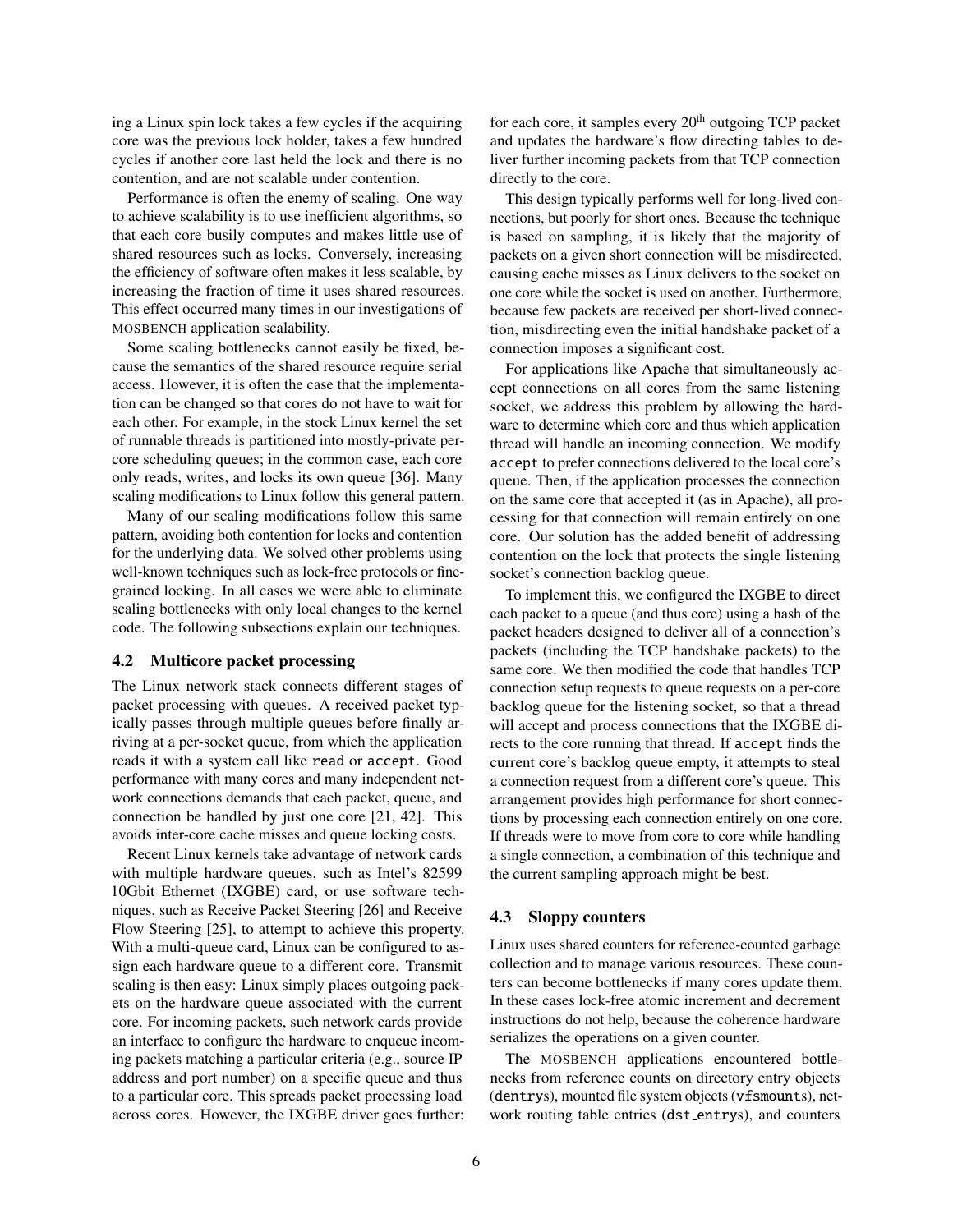

Figure 2: An example of the kernel using a sloppy counter for dentry reference counting. A large circle represents a local counter, and a gray dot represents a held reference. In this figure, a thread on core 0 first acquires a reference from the central counter. When the thread releases this reference, it adds the reference to the local counter. Finally, another thread on core 0 is able to acquire the spare reference without touching the central counter.

tracking the amount of memory allocated by each network protocol (such as TCP or UDP).

Our solution, which we call *sloppy counters*, builds on the intuition that each core can hold a few spare references to an object, in hopes that it can give ownership of these references to threads running on that core, without having to modify the global reference count. More concretely, a sloppy counter represents one logical counter as a single shared central counter and a set of per-core counts of spare references. When a core increments a sloppy counter by  $V$ , it first tries to acquire a spare reference by *decrementing* its per-core counter by V. If the percore counter is greater than or equal to  $V$ , meaning there are sufficient local references, the decrement succeeds. Otherwise the core must acquire the references from the central counter, so it increments the shared counter by V. When a core decrements a sloppy counter by  $V$ , it releases these references as local spare references, *incrementing* its per-core counter by  $V$ . Figure 2 illustrates incrementing and decrementing a sloppy counter. If the local count grows above some threshold, spare references are released by decrementing both the per-core count and the central count.

Sloppy counters maintain the invariant that the sum of per-core counters and the number of resources in use equals the value in the shared counter. For example, a shared dentry reference counter equals the sum of the per-core counters and the number of references to the dentry currently in use.

A core usually updates a sloppy counter by modifying its per-core counter, an operation which typically only needs to touch data in the core's local cache (no waiting for locks or cache-coherence serialization).

We added sloppy counters to count references to dentrys, vfsmounts, and dst\_entrys, and used sloppy counters to track the amount of memory allocated by each network protocol (such as TCP and UDP). Only uses of a counter that cause contention need to be modified, since sloppy counters are backwards-compatible with existing shared-counter code. The kernel code that creates a sloppy counter allocates the per-core counters. It is occasionally necessary to reconcile the central and per-core counters, for example when deciding whether an object can be de-allocated. This operation is expensive, so sloppy counters should only be used for objects that are relatively infrequently de-allocated.

Sloppy counters are similar to Scalable NonZero Indicators (SNZI) [22], distributed counters [9], and approximate counters [5]. All of these techniques speed up increment/decrement by use of per-core counters, and require significantly more work to find the true total value. Sloppy counters are attractive when one wishes to improve the performance of some uses of an existing counter without having to modify all points in the code where the counter is used. A limitation of sloppy counters is that they use space proportional to the number of cores.

#### 4.4 Lock-free comparison

We found situations in which MOSBENCH applications were bottlenecked by low scalability for name lookups in the directory entry cache. The directory entry cache speeds up lookups by mapping a directory and a file name to a dentry identifying the target file's inode. When a potential dentry is located, the lookup code acquires a per-dentry spin lock to atomically compare several fields of the dentry with the arguments of the lookup function. Even though the directory cache has been optimized using RCU for scalability [40], the dentry spin lock for common parent directories, such as /usr, was sometimes a bottleneck even if the path names ultimately referred to different files.

We optimized dentry comparisons using a lock-free protocol similar to Linux' lock-free page cache lookup protocol [18]. The lock-free protocol uses a generation counter, which the PK kernel increments after every modification to a directory entry (e.g., mv foo bar). During a modification (when the dentry spin lock is held), PK temporarily sets the generation counter to 0. The PK kernel compares dentry fields to the arguments using the following procedure for atomicity:

- If the generation counter is 0, fall back to the locking protocol. Otherwise remember the value of the generation counter.
- Copy the fields of the dentry to local variables. If the generation afterwards differs from the remembered value, fall back to the locking protocol.
- Compare the copied fields to the arguments. If there is a match, increment the reference count unless it is 0, and return the dentry. If the reference count is 0, fall back to the locking protocol.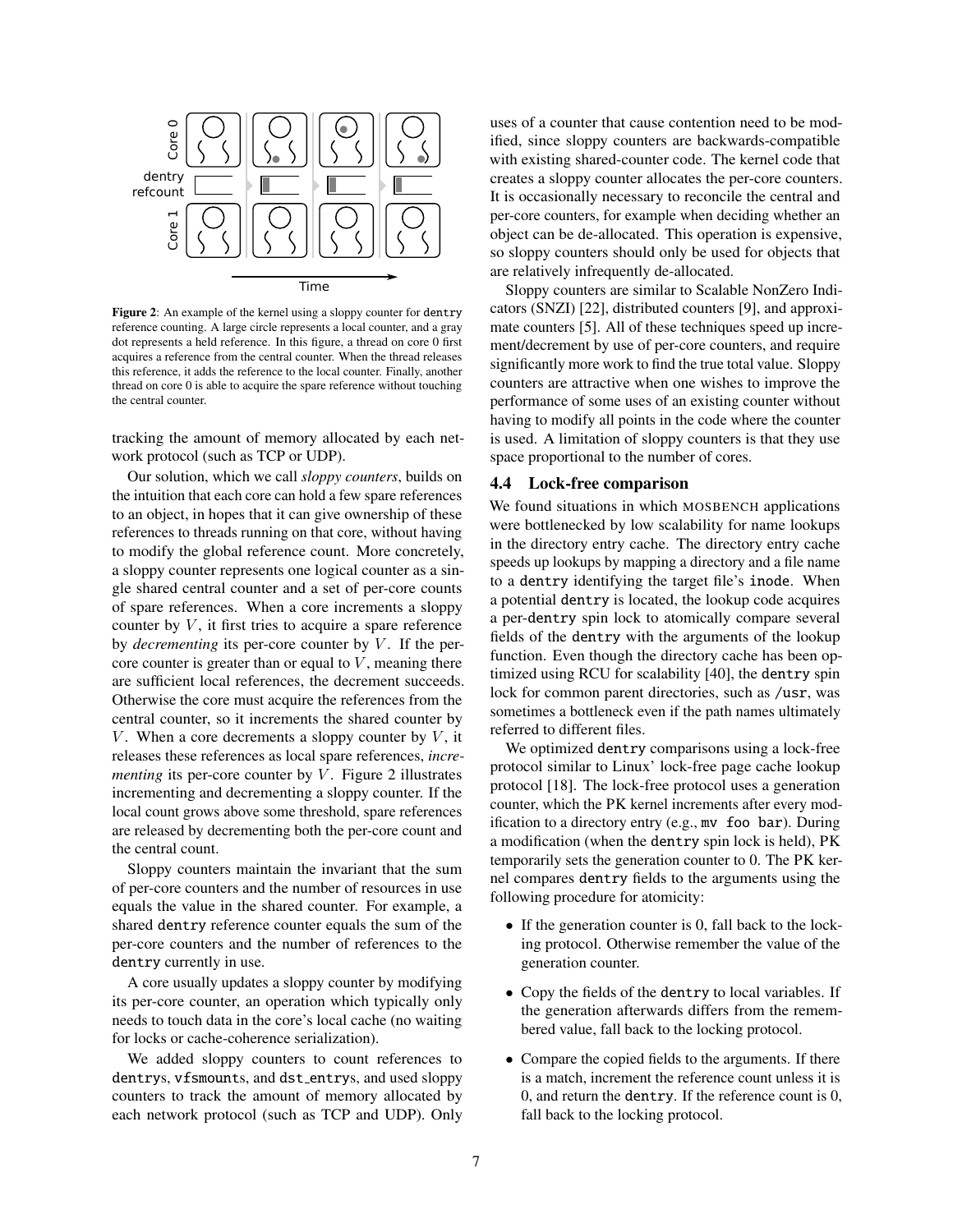The lock-free protocol improves scalability because it allows cores to perform lookups for the same directory entries without serializing.

#### 4.5 Per-core data structures

We encountered three kernel data structures that caused scaling bottlenecks due to lock contention: a per-superblock list of open files that determines whether a readwrite file system can be remounted read-only, a table of mount points used during path lookup, and the pool of free packet buffers. Though each of these bottlenecks is caused by lock contention, bottlenecks would remain if we replaced the locks with finer grained locks or a lock free protocol, because multiple cores update the data structures. Therefore our solutions refactor the data structures so that in the common case each core uses different data.

We split the per-super-block list of open files into percore lists. When a process opens a file the kernel locks the current core's list and adds the file. In most cases a process closes the file on the same core it opened it on. However, the process might have migrated to another core, in which case the file must be expensively removed from the list of the original core. When the kernel checks if a file system can be remounted read-only it must lock and scan all cores' lists.

We also added per-core vfsmount tables, each acting as a cache for a central vfsmount table. When the kernel needs to look up the vfsmount for a path, it first looks in the current core's table, then the central table. If the latter succeeds, the result is added to the per-core table.

Finally, the default Linux policy for machines with NUMA memory is to allocate packet buffers (skbuffs) from a single free list in the memory system closest to the I/O bus. This caused contention for the lock protecting the free list. We solved this using per-core free lists.

#### 4.6 Eliminating false sharing

We found some MOSBENCH applications caused false sharing in the kernel. In the cases we identified, the kernel located a variable it updated often on the same cache line as a variable it read often. The result was that cores contended for the falsely shared line, limiting scalability. Exim per-core performance degraded because of false sharing of physical page reference counts and flags, which the kernel located on the same cache line of a page variable. memcached, Apache, and PostgreSQL faced similar false sharing problems with net device and device variables. In all cases, placing the heavily modified data on a separate cache line improved scalability.

# 4.7 Avoiding unnecessary locking

For small numbers of cores, lock contention in Linux does not limit scalability for MOSBENCH applications. With more than 16 cores, the scalability of memcached, Apache, PostgreSQL, and Metis are limited by waiting for



Figure 3: MOSBENCH results summary. Each bar shows the ratio of per-core throughput with 48 cores to throughput on one core, with 1.0 indicating perfect scalability. Each pair of bars corresponds to one application before and after our kernel and application modifications.

and acquiring spin locks and mutexes<sup>1</sup> in the file system and virtual memory management code. In many cases we were able to eliminate acquisitions of the locks altogether by modifying the code to detect special cases when acquiring the locks was unnecessary. In one case, we split a mutex protecting all the super page mappings into one mutex per mapping.

# 5 EVALUATION

This section evaluates the MOSBENCH applications on the most recent Linux kernel at the time of writing (Linux 2.6.35-rc5, released on July 12, 2010) and our modified version of this kernel, PK. For each application, we describe how the stock kernel limits scalability, and how we addressed the bottlenecks by modifying the application and taking advantage of the PK changes.

Figure 3 summarizes the results of the MOSBENCH benchmark, comparing application scalability before and after our modifications. A bar with height 1.0 indicates perfect scalability (48 cores yielding a speedup of 48). Most of the applications scale significantly better with our modifications. All of them fall short of perfect scalability even with those modifications. As the rest of this section explains, the remaining scalability bottlenecks are not the fault of the kernel. Instead, they are caused by non-parallelizable components in the application or underlying hardware: resources that the application's design requires it to share, imperfect load balance, or hardware bottlenecks such as the memory system or the network card. For this reason, we conclude that the Linux kernel with our modifications is consistent with MOSBENCH scalability up to 48 cores.

For each application we show scalability plots in the same format, which shows throughput per core (see, for example, Figure 4). A horizontal line indicates perfect

<sup>&</sup>lt;sup>1</sup>A thread initially busy waits to acquire a mutex, but if the wait time is long the thread yields the CPU.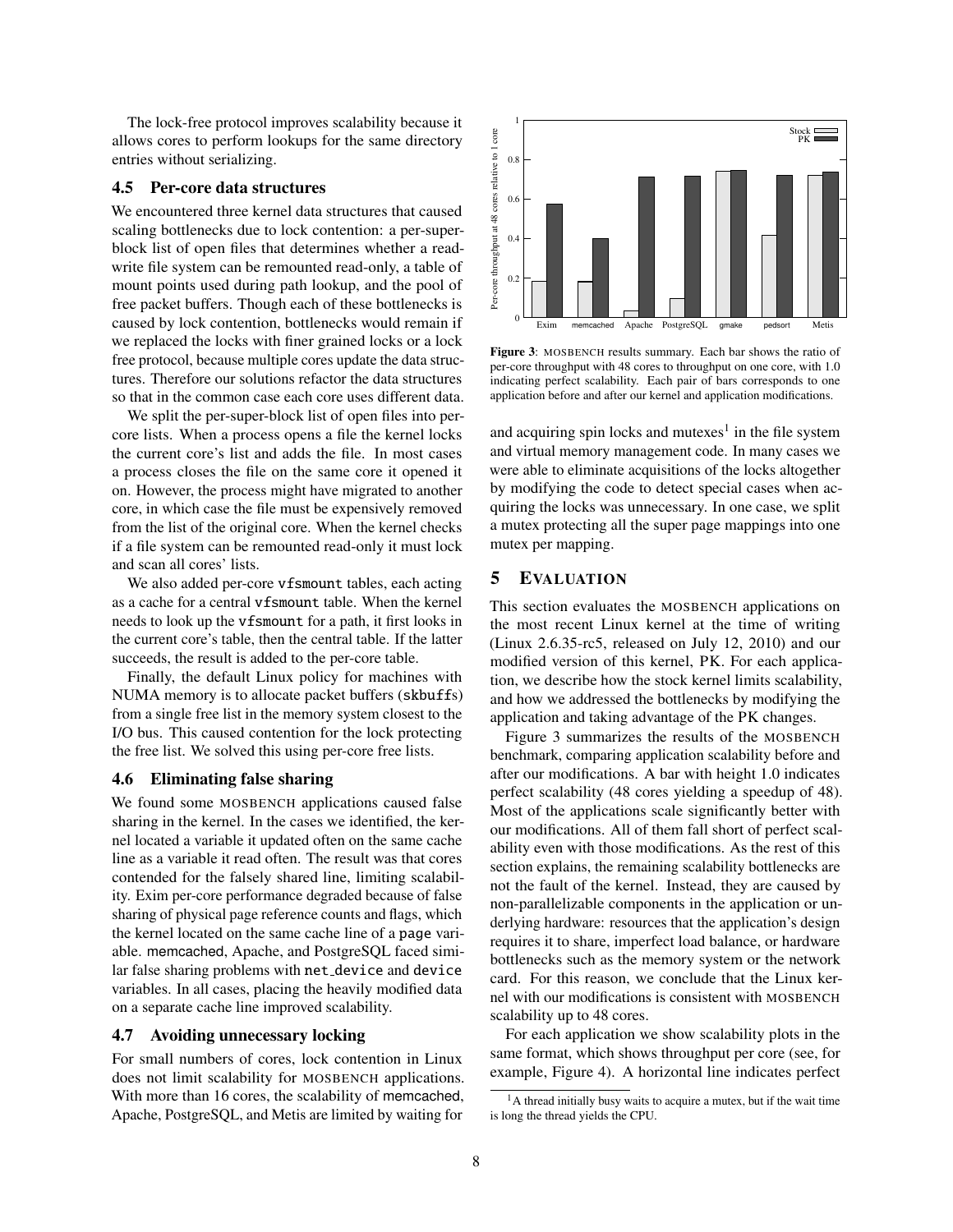scalability: each core contributes the same amount of work regardless of the total number of cores. In practice one cannot expect a truly horizontal line: a single core usually performs disproportionately well because there is no inter-core sharing and because Linux uses a streamlined lock scheme with just one core, and the per-chip caches become less effective as more active cores share them. For most applications we see the stock kernel's line drop sharply because of kernel bottlenecks, and the PK line drop more modestly.

# 5.1 Method

We run the applications that modify files on a tmpfs inmemory file system to avoid waiting for disk I/O. The result is that MOSBENCH stresses the kernel more it would if it had to wait for the disk, but that the results are not representative of how the applications would perform in a real deployment. For example, a real mail server would probably be bottlenecked by the need to write each message durably to a hard disk. The purpose of these experiments is to evaluate the Linux kernel's multicore performance, using the applications to generate a reasonably realistic mix of system calls.

We run experiments on a 48-core machine, with a Tyan Thunder S4985 board and an M4985 quad CPU daughterboard. The machine has a total of eight 2.4 GHz 6-core AMD Opteron 8431 chips. Each core has private 64 Kbyte instruction and data caches, and a 512 Kbyte private L2 cache. The cores on each chip share a 6 Mbyte L3 cache, 1 Mbyte of which is used for the HT Assist probe filter [7]. Each chip has 8 Gbyte of local off-chip DRAM. A core can access its L1 cache in 3 cycles, its L2 cache in 14 cycles, and the shared on-chip L3 cache in 28 cycles. DRAM access latencies vary, from 122 cycles for a core to read from its local DRAM to 503 cycles for a core to read from the DRAM of the chip farthest from it on the interconnect. The machine has a dual-port Intel 82599 10Gbit Ethernet (IXGBE) card, though we use only one port for all experiments. That port connects to an Ethernet switch with a set of load-generating client machines.

Experiments that use fewer than 48 cores run with the other cores entirely disabled. memcached, Apache, Psearchy, and Metis pin threads to cores; the other applications do not. We run each experiment 3 times and show the best throughput, in order to filter out unrelated activity; we found the variation to be small.

## 5.2 Exim

To measure the performance of Exim 4.71, we configure Exim to use tmpfs for all mutable files—spool files, log files, and user mail files—and disable DNS and RFC1413 lookups. Clients run on the same machine as Exim. Each repeatedly opens an SMTP connection to Exim, sends 10 separate 20-byte messages to a local user, and closes the SMTP connection. Sending 10 messages per connection



Figure 4: Exim throughput and runtime breakdown.

prevents exhaustion of TCP client port numbers. Each client sends to a different user to prevent contention on user mail files. We use 96 client processes regardless of the number of active cores; as long as there are enough clients to keep Exim busy, the number of clients has little effect on performance.

We modified and configured Exim to increase performance on both the stock and PK kernels:

- Berkeley DB v4.6 reads /proc/stat to find the number of cores. This consumed about 20% of the total runtime, so we modified Berkeley DB to aggressively cache this information.
- We configured Exim to split incoming queued messages across 62 spool directories, hashing by the per-connection process ID. This improves scalability because delivery processes are less likely to create files in the same directory, which decreases contention on the directory metadata in the kernel.
- We configured Exim to avoid an exec() per mail message, using deliver drop privilege.

Figure 4 shows the number of messages Exim can process per second on each core, as the number of cores varies. The stock and PK kernels perform nearly the same on one core. As the number of cores increases, the per-core throughput of the stock kernel eventually drops toward zero. The primary cause of the throughput drop is contention on a non-scalable kernel spin lock that serializes access to the vfsmount table. Exim causes the kernel to access the vfsmount table dozens of times for each message. Exim on PK scales significantly better, owing primarily to improvements to the vfsmount table (Section 4.5) and the changes to the dentry cache (Section 4.4).

Throughput on the PK kernel degrades from one to two cores, while the system time increases, because of the many kernel data structures that are not shared with one core but must be shared (with cache misses) with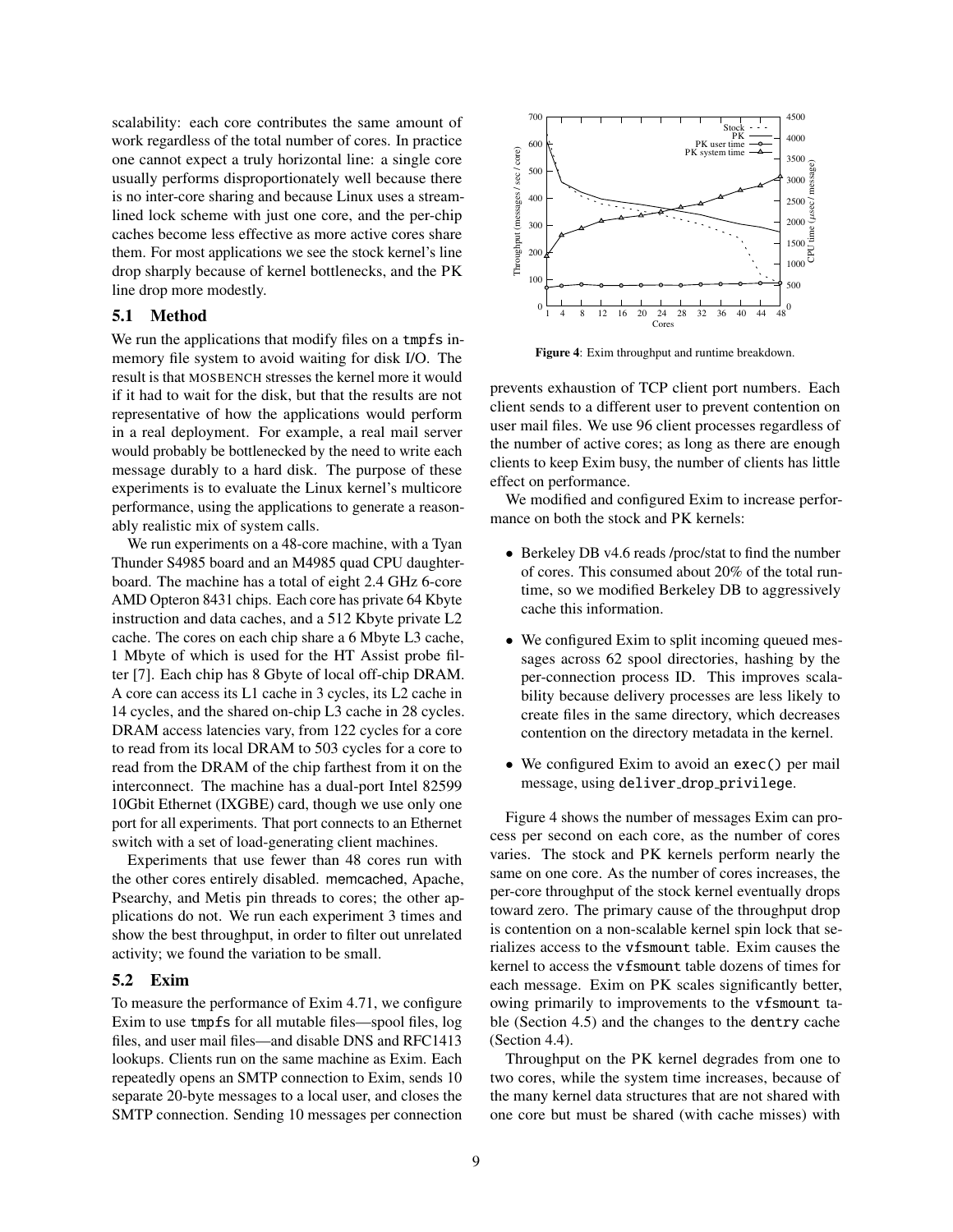

Figure 5: memcached throughput.

two cores. The throughput on the PK kernel continues to degrade; however, this is mainly due to applicationinduced contention on the per-directory locks protecting file creation in the spool directories. As the number of cores increases, there is an increasing probability that Exim processes running on different cores will choose the same spool directory, resulting in the observed contention.

We foresee a potential bottleneck on more cores due to cache misses when a per-connection process and the delivery process it forks run on different cores. When this happens the delivery process suffers caches misses when it first accesses kernel data—especially data related to virtual address mappings—that its parent initialized. The result is that process destruction, which frees virtual address mappings, and soft page fault handling, which reads virtual address mappings, execute more slowly with more cores. For the Exim configuration we use, however, this slow down is negligible compared to slow down that results from contention on spool directories.

#### 5.3 memcached

We run a separate memcached 1.4.4 process on each core to avoid application lock contention. Each server is pinned to a separate core and has its own UDP port. Each client thread repeatedly queries a particular memcached instance for a non-existent key because this places higher load on the kernel than querying for existing keys. There are a total of 792 client threads running on 22 client machines. Requests are 68 bytes, and responses are 64. Each client thread sends a batch of 20 requests and waits for the responses, timing out after 100 ms in case packets are lost.

For both kernels, we use a separate hardware receive and transmit queue for each core and configure the IXGBE to inspect the port number in each incoming packet header, place the packet on the queue dedicated to the associated memcached's core, and deliver the receive interrupt to that core.

Figure 5 shows that memcached does not scale well on the stock Linux kernel.



Figure 6: Apache throughput and runtime breakdown.

One scaling problem occurs in the memory allocator. Linux associates a separate allocator with each socket to allocate memory from that chip's attached DRAM. The stock kernel allocates each packet from the socket nearest the PCI bus, resulting in contention on that socket's allocator. We modified the allocation policy to allocate from the local socket, which improved throughput by  $\sim$ 30%.

Another bottleneck was false read/write sharing of IXGBE device driver data in the net device and device structures, resulting in cache misses for all cores even on read-only fields. We rearranged both structures to isolate critical read-only members to their own cache lines. Removing a single falsely shared cache line in net device increased throughput by 30% at 48 cores.

The final bottleneck was contention on the dst\_entry structure's reference count in the network stack's destination cache, which we replaced with a sloppy counter (see Section 4.3).

The "PK" line in Figure 5 shows the scalability of memcached with these changes. The per core throughput drops off after 16 cores. We have isolated this bottleneck to the IXGBE card itself, which appears to handle fewer packets as the number of virtual queues increases. As a result, it fails to transmit packets at line rate even though there are always packets queued in the DMA rings.

To summarize, while memcached scales poorly, the bottlenecks caused by the Linux kernel were fixable and the remaining bottleneck lies in the hardware rather than in the Linux kernel.

## 5.4 Apache

A single instance of Apache running on stock Linux scales very poorly because of contention on a mutex protecting the single accept socket. Thus, for stock Linux, we run a separate instance of Apache per core with each server running on a distinct port. Figure 6 shows that Apache still scales poorly on the stock kernel, even with separate Apache instances.

For PK, we run a single instance of Apache 2.2.14 on one TCP port. Apache serves a single static file from an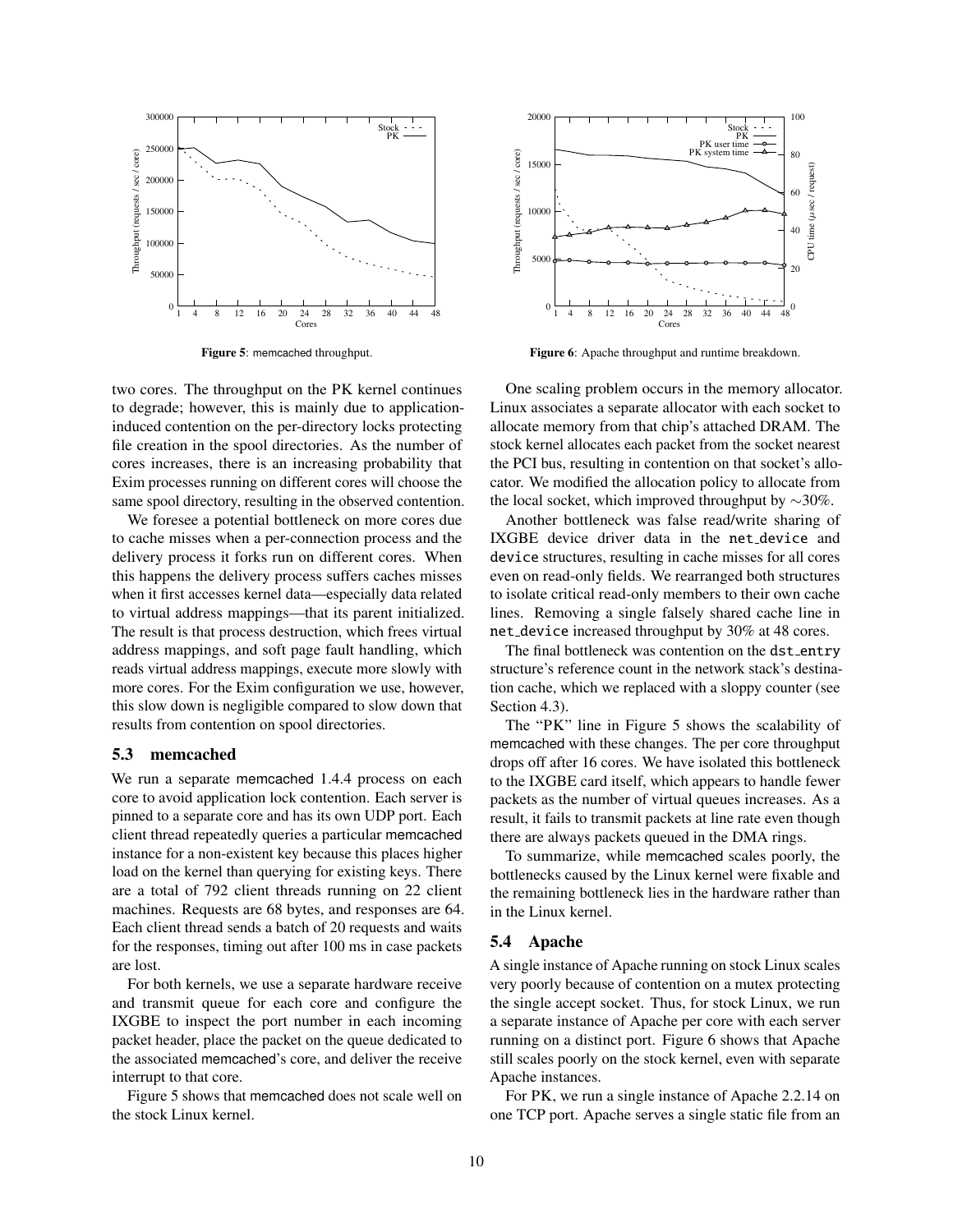ext3 file system; the file resides in the kernel buffer cache. We serve a file that is 300 bytes because transmitting a larger file exhausts the available 10 Gbit bandwidth at a low server core count. Each request involves accepting a TCP connection, opening the file, copying its content to a socket, and closing the file and socket; logging is disabled. We use 58 client processes running on 25 physical client machines (many clients are themselves multi-core). For each active server core, each client opens 2 TCP connections to the server at a time (so, for a 48-core server, each client opens 96 TCP connections).

All the problems and solutions described in Section 5.3 apply to Apache, as do the modifications to the dentry cache for both files and sockets described in Section 4. Apache forks off a process per core, pinning each new process to a different core. Each process dedicates a thread to accepting connections from the shared listening socket and thus, with the accept queue changes described in Section 4.2, each connection is accepted on the core it initially arrives on and all packet processing is performed local to that core. The PK numbers in Figure 6 are significantly better than Apache running on the stock kernel; however, Apache's throughput on PK does not scale linearly.

Past 36 cores, performance degrades because the network card cannot keep up with the increasing workload. Lack of work causes the server idle time to reach 18% at 48 cores. At 48 cores, the network card's internal diagnostic counters show that the card's internal receive packet FIFO overflows. These overflows occur even though the clients are sending a total of only 2 Gbits and 2.8 million packets per second when other independent tests have shown that the card can either receive upwards of 4 Gbits per second or process 5 million packets per second.

We created a microbenchmark that replicates the Apache network workload, but uses substantially less CPU time on the server. In the benchmark, the client machines send UDP packets as fast as possible to the server, which also responds with UDP packets. The packet mix is similar to that of the Apache benchmark. While the microbenchmark generates far more packets than the Apache clients, the network card ultimately delivers a similar number of packets per second as in the Apache benchmark and drops the rest. Thus, at high core counts, the network card is unable to deliver additional load to Apache, which limits its scalability.

# 5.5 PostgreSQL

We evaluate Linux's scalability running PostgreSQL 8.3.9 using both a 100% read workload and a 95%/5% read/write workload. The database consists of a single indexed 600 Mbyte table of 10,000,000 key-value pairs stored in tmpfs. We configure PostgreSQL to use a 2 Gbyte application-level cache because PostgreSQL protects its cache free-list with a single lock and thus



Figure 7: PostgreSQL read-only workload throughput and runtime breakdown.



Figure 8: PostgreSQL read/write workload throughput and runtime breakdown.

scales poorly with smaller caches. While we do not pin the PostgreSQL processes to cores, we do rely on the IXGBE driver to route packets from long-lived connections directly to the cores processing those connections.

Our workload generator simulates typical highperformance PostgreSQL configurations, where middleware on the client machines aggregates multiple client connections into a small number of connections to the server. Our workload creates one PostgreSQL connection per server core and sends queries (selects or updates) in batches of 256, aggregating successive read-only transactions into single transactions. This workload is intended to minimize application-level contention within PostgreSQL in order to maximize the stress PostgreSQL places on the kernel.

The "Stock" line in Figures 7 and 8 shows that PostgreSQL has poor scalability on the stock kernel. The first bottleneck we encountered, which caused the read/write workload's total throughput to peak at only 28 cores, was due to PostgreSQL's design. PostgreSQL implements row- and table-level locks atop user-level mutexes; as a result, even a non-conflicting row- or table-level lock acquisition requires exclusively locking one of only 16 global mutexes. This leads to unnecessary contention for non-conflicting acquisitions of the same lock—as seen in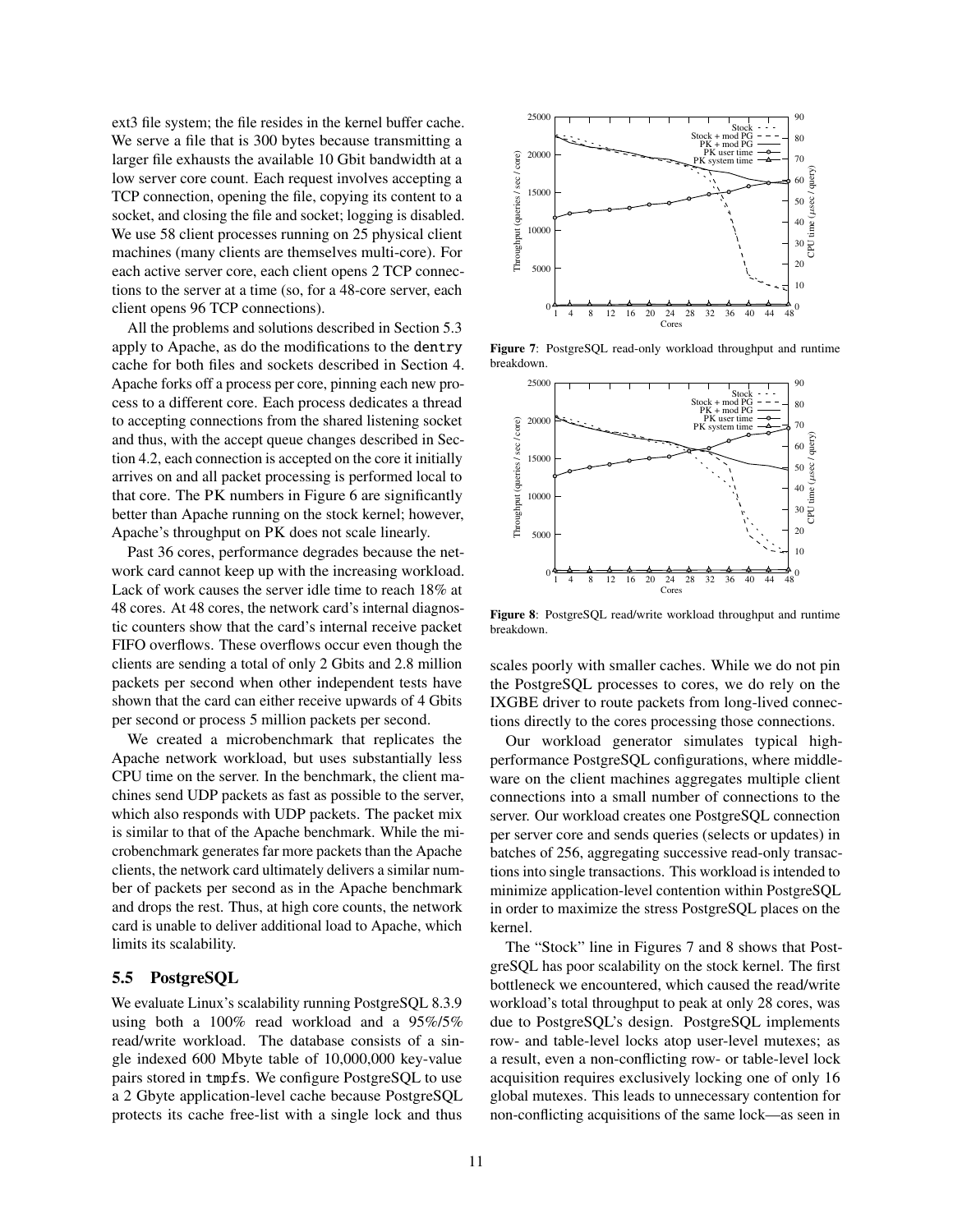the read/write workload—and to false contention between unrelated locks that hash to the same exclusive mutex. We address this problem by rewriting PostgreSQL's row- and table-level lock manager and its mutexes to be lock-free in the uncontended case, and by increasing the number of mutexes from 16 to 1024.

The "Stock + mod PG" line in Figures 7 and 8 shows the results of this modification, demonstrating improved performance out to 36 cores for the read/write workload. While performance still collapses at high core counts, the cause of this has shifted from excessive user time to excessive system time. The read-only workload is largely unaffected by the modification as it makes little use of row- and table-level locks.

With modified PostgreSQL on stock Linux, throughput for both workloads collapses at 36 cores, with system time rising from 1.7 µseconds/query at 32 cores to 322 *useconds/query at 48 cores. The main reason is the* kernel's lseek implementation. PostgreSQL calls lseek many times per query on the same two files, which in turn acquires a mutex on the corresponding inode. Linux's adaptive mutex implementation suffers from starvation under intense contention, resulting in poor performance. However, the mutex acquisition turns out not to be necessary, and PK eliminates it.

Figures 7 and 8 show that, with PK's modified lseek and smaller contributions from other PK changes, PostgreSQL performance no longer collapses. On PK, PostgreSQL's overall scalability is primarily limited by contention for the spin lock protecting the buffer cache page for the root of the table index. It spends little time in the kernel, and is not limited by Linux's performance.

#### 5.6 gmake

We measure the performance of parallel gmake by building the object files of Linux 2.6.35-rc5 for x86 64. All input source files reside in the buffer cache, and the output files are written to tmpfs. We set the maximum number of concurrent jobs of gmake to twice the number of cores.

Figure 9 shows that gmake on 48 cores achieves excellent scalability, running 35 times faster on 48 cores than on one core for both the stock and PK kernels. The PK kernel shows slightly lower system time owing to the changes to the dentry cache. gmake scales imperfectly because of serial stages at the beginning of the build and straggling processes at the end.

gmake scales so well in part because much of the CPU time is in the compiler, which runs independently on each core. In addition, Linux kernel developers have thoroughly optimized kernel compilation, since it is of particular importance to them.

#### 5.7 Psearchy/pedsort

Figure 10 shows the runtime for different versions of pedsort indexing the Linux 2.6.35-rc5 source tree, which



Figure 9: gmake throughput and runtime breakdown.



Figure 10: pedsort throughput and runtime breakdown.

consists of 368 Mbyte of text across 33,312 source files. The input files are in the buffer cache and the output files are written to tmpfs. Each core uses a 48 Mbyte word hash table and limits the size of each output index to 200,000 entries (see Section 3.6). As a result, the total work performed by pedsort and its final output are independent of the number of cores involved.

The initial version of pedsort used a single process with one thread per core. The line marked "Stock + Threads" in Figure 10 shows that it scales badly. Most of the increase in runtime is in system time: for 1 core the system time is 2.3 seconds, while at 48 cores the total system time is 41 seconds.

Threaded pedsort scales poorly because a per-process kernel mutex serializes calls to mmap and munmap for a process' virtual address space. pedsort reads input files using libc file streams, which access file contents via mmap, resulting in contention over the shared address space, even though these memory-mapped files are logically private to each thread in pedsort. We avoided this problem by modifying pedsort to use one process per core for concurrency, eliminating the mmap contention by eliminating the shared address space. This modification involved changing about 10 lines of code in pedsort. The performance of this version on the stock kernel is shown as "Stock + Procs" in Figure 10. Even on a single core,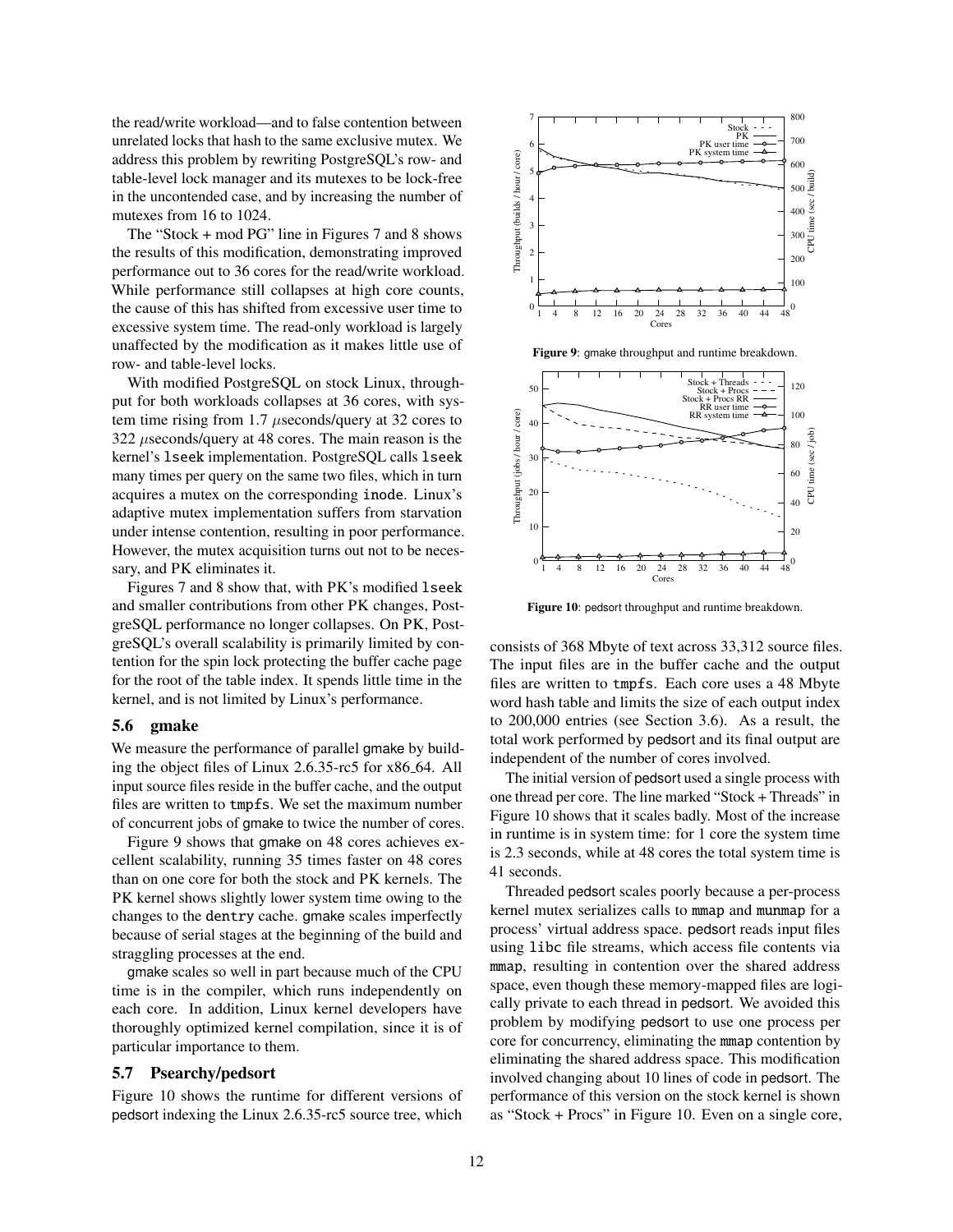the multi-process version outperforms the threaded version because any use of threads forces glibc to use slower, thread-safe variants of various library functions.

With a small number of cores, the performance of the process version depends on how many cores share the persocket L3 caches. Figure 10's "Stock + Procs" line shows performance when the active cores are spread over few sockets, while the "Stock + Procs RR" shows performance when the active cores are spread evenly over sockets. As corroborated by hardware performance counters, the latter scheme provides higher performance because each new socket provides access to more total L3 cache space.

Using processes, system time remains small, so the kernel is not a limiting factor. Rather, as the number of cores increases, pedsort spends more time in the glibc sorting function msort with tmp, which causes the decreasing throughput and rising user time in Figure 10. As the number of cores increases and the total working set size per socket grows, msort\_with\_tmp experiences higher L3 cache miss rates. However, despite its memory demands, msort with tmp never reaches the DRAM bandwidth limit. Thus, pedsort is bottlenecked by cache capacity.

#### 5.8 Metis

We measured Metis performance by building an inverted index from a 2 Gbyte in-memory file. As for Psearchy, we spread the active cores across sockets and thus have access to the machine's full L3 cache space at 8 cores.

The "Stock  $+4$  KB pages" line in Figure 11 shows Metis' original performance. As the number of cores increases, the per-core performance of Metis decreases. Metis allocates memory with mmap, which adds the new memory to a region list but defers modifying page tables. When a fault occurs on a new mapping, the kernel locks the entire region list with a read lock. When many concurrent faults occur on different cores, the lock itself becomes a bottleneck, because acquiring it even in read mode involves modifying shared lock state.

We avoided this problem by mapping memory with 2 Mbyte *super-pages*, rather than 4 Kbyte pages, using Linux's hugetlbfs. This results in many fewer page faults and less contention on the region list lock. We also used finer-grained locking in place of a global mutex that serialized super-page faults. The " $PK + 2MB$  pages" line in Figure 11 shows that use of super-pages increases performance and significantly reduces system time.

With super-pages, the time spent in the kernel becomes negligible and Metis' scalability is limited primarily by the DRAM bandwidth required by the reduce phase. This phase is particularly memory-intensive and, at 48 cores, accesses DRAM at 50.0 Gbyte/second, just shy of the maximum achievable throughput of 51.5 Gbyte/second measured by our microbenchmarks.



Figure 11: Metis throughput and runtime breakdown.

| Application | <b>Bottleneck</b>                    |
|-------------|--------------------------------------|
| Exim        | App: Contention on spool directories |
| memcached   | HW: Transmit queues on NIC           |
| Apache      | HW: Receive queues on NIC            |
| PostgreSQL  | App: Application-level spin lock     |
| gmake       | App: Serial stages and stragglers    |
| pedsort     | HW: Cache capacity                   |
| Metis       | HW: DRAM throughput                  |
|             |                                      |

Figure 12: Summary of the current bottlenecks in MOSBENCH, attributed either to hardware (HW) or application structure (App).

#### 5.9 Evaluation summary

Figure 3 summarized the significant scalability improvements resulting from our changes. Figure 12 summarizes the bottlenecks that limit further scalability of MOSBENCH applications. In each case, the application is bottlenecked by either shared hardware resources or applicationinternal scalability limits. None are limited by Linuxinduced bottlenecks.

## 6 DISCUSSION

The results from the previous section show that the MOS-BENCH applications can scale well to 48 cores, with modest changes to the applications and to the Linux kernel. Different applications or more cores are certain to reveal more bottlenecks, just as we encountered bottlenecks at 48 cores that were not important at 24 cores. For example, the costs of thread and process creation seem likely to grow with more cores in the case where parent and child are on different cores. Given our experience scaling Linux to 48 cores, we speculate that fixing bottlenecks in the kernel as the number of cores increases will also require relatively modest changes to the application or to the Linux kernel. Perhaps a more difficult problem is addressing bottlenecks in applications, or ones where application performance is not bottlenecked by CPU cycles, but by some other hardware resource, such as DRAM bandwidth.

Section 5 focused on scalability as a way to increase performance by exploiting more hardware, but it is usually also possible to increase performance by exploiting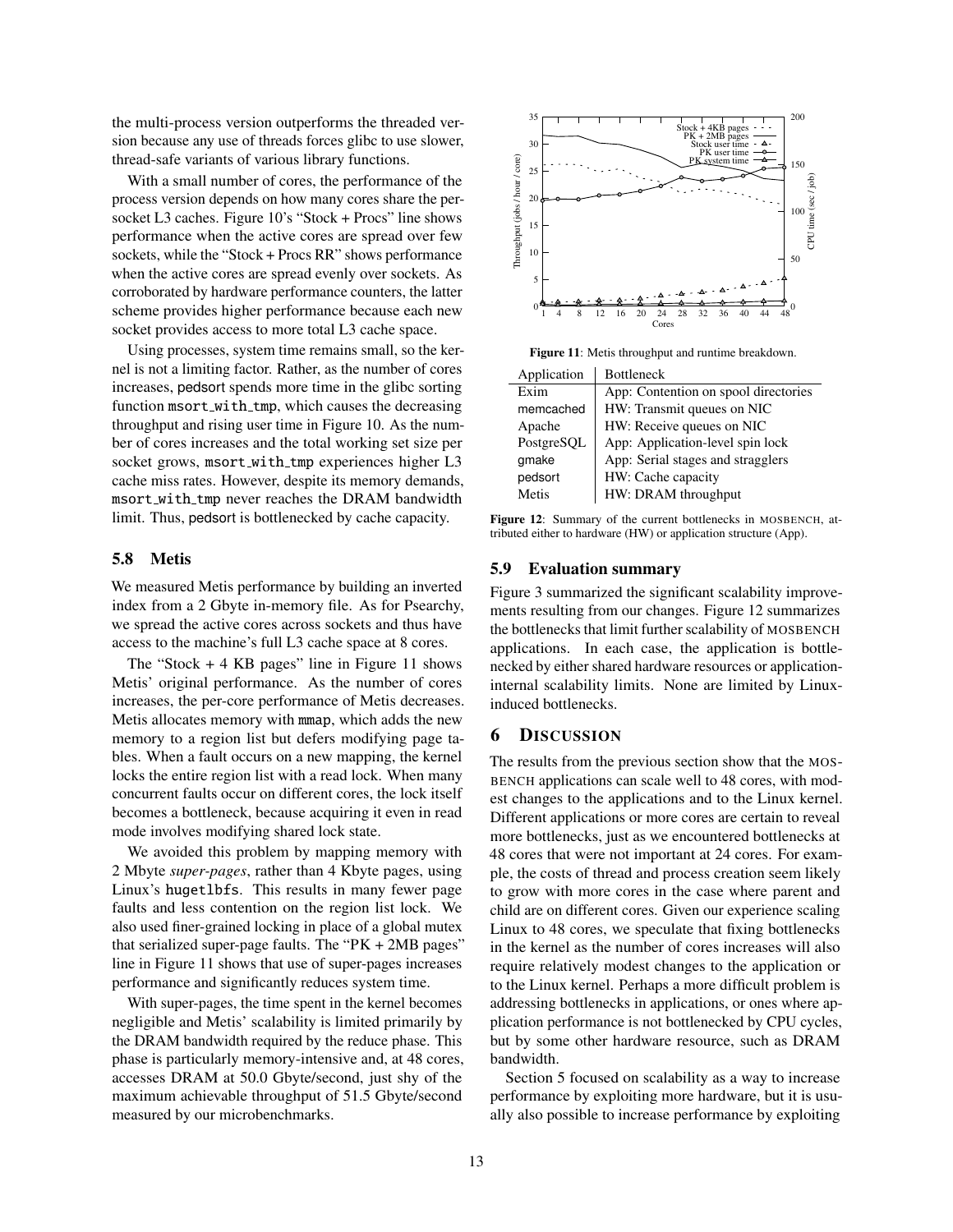a fixed amount of hardware more efficiently. Techniques that a number of recent multicore research operating systems have introduced (such as address ranges, dedicating cores to functions, shared memory for inter-core message passing, assigning data structures carefully to on-chip caches, etc. [11, 15, 53]) could apply equally well to Linux, improving its absolute performance and benefiting certain applications. In future work, we would like to explore such techniques in Linux.

One benefit of using Linux for multicore research is that it comes with many applications and has a large developer community that is continuously improving it. However, there are downsides too. For example, if future processors don't provide high-performance cache coherence, Linux's shared-memory-intensive design may be an impediment to performance.

# 7 CONCLUSION

This paper analyzes the scaling behavior of a traditional operating system (Linux 2.6.35-rc5) on a 48-core computer with a set of applications that are designed for parallel execution and use kernel services. We find that we can remove most kernel bottlenecks that the applications stress by modifying the applications or kernel slightly. Except for sloppy counters, most of our changes are applications of standard parallel programming techniques. Although our study has a number of limitations (e.g., real application deployments may be bottlenecked by I/O), the results suggest that traditional kernel designs may be compatible with achieving scalability on multicore computers. The MOSBENCH applications are publicly available at http://pdos.csail.mit.edu/mosbench/, so that future work can investigate this hypothesis further.

## ACKNOWLEDGMENTS

We thank the anonymous reviewers and our shepherd, Brad Chen, for their feedback. This work was partially supported by Quanta Computer and NSF through award numbers 0834415 and 0915164. Silas Boyd-Wickizer is partially supported by a Microsoft Research Fellowship. Yandong Mao is partially supported by a Jacobs Presidential Fellowship. This material is based upon work supported under a National Science Foundation Graduate Research Fellowship.

# **REFERENCES**

- [1] Apache HTTP Server, May 2010. http:// httpd.apache.org/.
- [2] Exim, May 2010. http://www.exim.org/.
- [3] Memcached, May 2010. http:// memcached.org/.
- [4] PostreSQL, May 2010. http:// www.postgresql.org/.
- [5] The search for fast, scalable counters, May 2010. http://lwn.net/Articles/170003/.
- [6] J. Aas. Understanding the Linux 2.6.8.1 CPU scheduler, February 2005. http:// josh.trancesoftware.com/linux/.
- [7] AMD, Inc. Six-core AMD opteron processor features. http://www.amd.com/us/products/ server/processors/six-core-opteron/ Pages/six-core-opteron-key-architectural -features.aspx.
- [8] T. E. Anderson, B. N. Bershad, E. D. Lazowska, and H. M. Levy. Scheduler activations: Effective kernel support for the user-level management of parallelism. In *Proc. of the 13th SOSP*, pages 95– 109, 1991.
- [9] J. Appavoo, D. D. Silva, O. Krieger, M. Auslander, M. Ostrowski, B. Rosenburg, A. Waterland, R. W. Wisniewski, J. Xenidis, M. Stumm, and L. Soares. Experience distributing objects in an SMMP OS. *ACM Trans. Comput. Syst.*, 25(3):6, 2007.
- [10] K. Asanovic, R. Bodik, J. Demmel, T. Keaveny, K. Keutzer, J. Kubiatowicz, N. Morgan, D. Patterson, K. Sen, J. Wawrzynek, D. Wessel, and K. Yelick. A view of the parallel computing landscape. *Commun. ACM*, 52(10):56–67, 2009.
- [11] A. Baumann, P. Barham, P.-E. Dagand, T. Haris, R. Isaacs, S. Peter, T. Roscoe, A. Schüpbach, and A. Singhania. The Multikernel: a new OS architecture for scalable multicore systems. In *Proc of the 22nd SOSP*, Big Sky, MT, USA, Oct 2009.
- [12] B. N. Bershad, T. E. Anderson, E. D. Lazowska, and H. M. Levy. Lightweight remote procedure call. *ACM Trans. Comput. Syst.*, 8(1):37–55, 1990.
- [13] D. L. Black. Scheduling support for concurrency and parallelism in the Mach operating system. *Computer*, 23(5):35–43, 1990.
- [14] W. Bolosky, R. Fitzgerald, and M. Scott. Simple but effective techniques for NUMA memory management. In *Proc. of the 12th SOSP*, pages 19–31, New York, NY, USA, 1989. ACM.
- [15] S. Boyd-Wickizer, H. Chen, R. Chen, Y. Mao, F. Kaashoek, R. Morris, A. Pesterev, L. Stein, M. Wu, Y. D. Y. Zhang, and Z. Zhang. Corey: An operating system for many cores. In *Proc. of the 8th OSDI*, December 2008.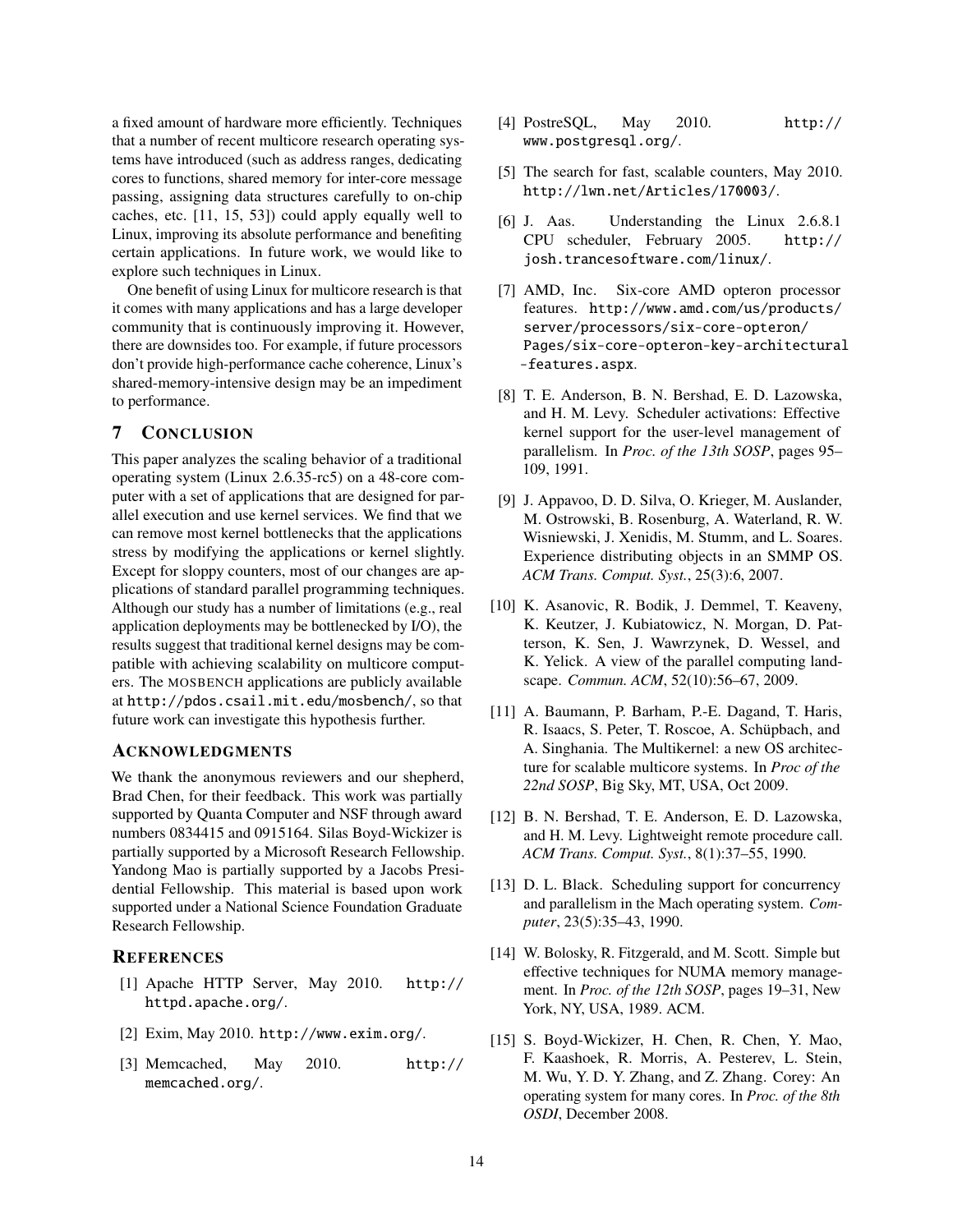- [16] R. Bryant, J. Hawkes, J. Steiner, J. Barnes, and J. Higdon. Scaling linux to the extreme. In *Proceedings of the Linux Symposium 2004*, pages 133–148, Ottawa, Ontario, June 2004.
- [17] B. Cantrill and J. Bonwick. Real-world concurrency. *Commun. ACM*, 51(11):34–39, 2008.
- [18] J. Corbet. The lockless page cache, May 2010. http://lwn.net/Articles/291826/.
- [19] A. L. Cox and R. J. Fowler. The implementation of a coherent memory abstraction on a NUMA multiprocessor: Experiences with platinum. In *Proc. of the 12th SOSP*, pages 32–44, 1989.
- [20] J. Dean and S. Ghemawat. MapReduce: simplified data processing on large clusters. *Commun. ACM*, 51(1):107–113, 2008.
- [21] M. Dobrescu, N. Egi, K. Argyraki, B.-G. Chun, K. Fall, G. Iannaccone, A. Knies, M. Manesh, and S. Ratnasamy. RouteBricks: Exploiting parallelism to scale software routers. In *Proc of the 22nd SOSP*, Big Sky, MT, USA, Oct 2009.
- [22] F. Ellen, Y. Lev, V. Luchango, and M. Moir. SNZI: Scalable nonzero indicators. In *PODC 2007*, Portland, Oregon, USA, Aug. 2007.
- [23] GNU Make, May 2010. http://www.gnu.org/ software/make/.
- [24] C. Gough, S. Siddha, and K. Chen. Kernel scalability—expanding the horizon beyond fine grain locks. In *Proceedings of the Linux Symposium 2007*, pages 153–165, Ottawa, Ontario, June 2007.
- [25] T. Herbert. rfs: receive flow steering, September 2010. http://lwn.net/Articles/381955/.
- [26] T. Herbert. rps: receive packet steering, September 2010. http://lwn.net/Articles/361440/.
- [27] M. Herlihy. Wait-free synchronization. *ACM Trans. Program. Lang. Syst.*, 13(1):124–149, 1991.
- [28] J. Jackson. Multicore requires OS rework Windows architect advises. *PCWorld magazine*, 2010. http://www.pcworld.com/ businesscenter/article/191914/ multicore requires os rework windows architect advises.html.
- [29] Z. Jia, Z. Liang, and Y. Dai. Scalability evaluation and optimization of multi-core SIP proxy server. In *Proc. of the 37th ICPP*, pages 43–50, 2008.
- [30] A. R. Karlin, K. Li, M. S. Manasse, and S. S. Owicki. Empirical studies of competitive spinning for a shared-memory multiprocessor. In *Proc. of the 13th SOSP*, pages 41–55, 1991.
- [31] A. Kleen. An NUMA API for Linux, August 2004. http://www.firstfloor.org/˜andi/ numa.html.
- [32] A. Kleen. Linux multi-core scalability. In *Proceedings of Linux Kongress*, October 2009.
- [33] J. Kuskin, D. Ofelt, M. Heinrich, J. Heinlein, R. Simoni, K. Gharachorloo, J. Chapin, D. Nakahira, J. Baxter, M. Horowitz, A. Gupta, M. Rosenblum, and J. Hennessy. The Stanford FLASH multiprocessor. In *Proc. of the 21st ISCA*, pages 302–313, 1994.
- [34] R. P. LaRowe, Jr., C. S. Ellis, and L. S. Kaplan. The robustness of NUMA memory management. In *Proc. of the 13th SOSP*, pages 137–151, 1991.
- [35] J. Li, B. T. Loo, J. M. Hellerstein, M. F. Kaashoek, D. Karger, and R. Morris. On the feasibility of peerto-peer web indexing and search. In *Proc. of the 2nd IPTPS*, Berkeley, CA, February 2003.
- [36] Linux 2.6.35-rc5 source, July 2010. Documentation/scheduler/ sched-design-CFS.txt.
- [37] Linux kernel mailing list, May 2010. http:// kerneltrap.org/node/8059.
- [38] Y. Mao, R. Morris, and F. Kaashoek. Optimizing MapReduce for multicore architectures. Technical Report MIT-CSAIL-TR-2010-020, MIT, 2010.
- [39] P. E. McKenney, D. Sarma, A. Arcangeli, A. Kleen, O. Krieger, and R. Russell. Read-copy update. In *Proceedings of the Linux Symposium 2002*, pages 338–367, Ottawa, Ontario, June 2002.
- [40] P. E. McKenney, D. Sarma, and M. Soni. Scaling dcache with rcu, Jan. 2004. http:// www.linuxjournal.com/article/7124.
- [41] J. M. Mellor-Crummey and M. L. Scott. Algorithms for scalable synchronization on shared-memory multiprocessors. *ACM Trans. Comput. Syst.*, 9(1):21–65, 1991.
- [42] E. M. Nahum, D. J. Yates, J. F. Kurose, and D. Towsley. Performance issues in parallelized network protocols. In *Proc. of the 1st OSDI*, page 10, Berkeley, CA, USA, 1994. USENIX Association.